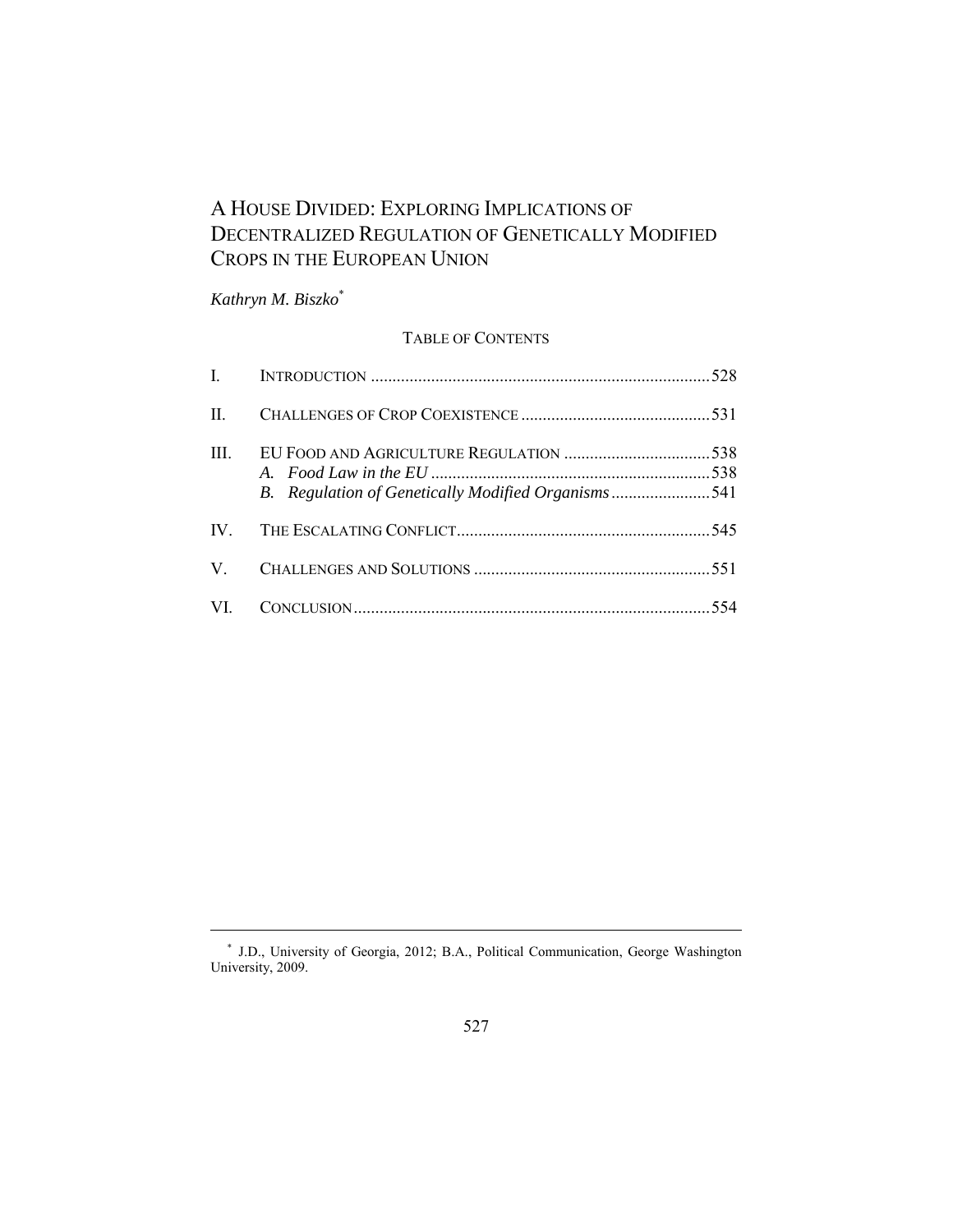#### I. INTRODUCTION

Despite their increasingly prominent role in American agriculture, genetically modified (GM) crops have received relatively little public attention in the United States. In sharp contrast, use of biotechnology to genetically modify food ingredients has been the subject of mass debate and widespread resistance in the European Union  $(EU)^{1}$ .

In response to public opposition based on uncertainty about potential health and environmental effects, the EU initially banned the growth and importation of genetically modified organisms (GMOs) entirely.<sup>2</sup> The United States, Canada, and Argentina attacked the de facto ban on GM crops, successfully challenging the moratorium at the World Trade Organization  $(WTO)^3$  The WTO ruled that the moratorium violated trade agreements<sup>4</sup> and instructed the EU to implement procedures to promote the use and growth of GM crops.<sup>5</sup> In recent years, a number of different regulatory schemes have been implemented in an attempt to reconcile the concerns of the population and food producers with those of the international trade community.<sup>6</sup>

This Note argues that EU agricultural regulations should protect the interests of European farmers and consumers by preserving the option of a GM-free food market while allowing the segregated growth of GM crops for exportation and research. Most importantly, an ideal system will also reserve regulatory power for a centralized EU authority; this centralization is critical to ensuring uniformity and accountability for food safety throughout member

<sup>&</sup>lt;sup>1</sup> See Press Release, Bureau Européen des Unions de Consommateurs [The European Consumers' Organisation], Force-Feeding Never Works (Feb. 8, 2006), *available at* http:// www.beuc.org (follow "Press Room" hyperlink; then locate by press release date) (describing the EU reaction to a WTO panel decision which disfavors the EU position against GM foods). 2

 $2$  The moratorium was officially notified by five EU member states in 1999. Denmark, Greece, France, Italy, and Luxembourg informed the European Commission that they would take steps to have any new authorizations for growing and placing GMOs on the market suspended. Minutes, 2194th Council Meeting (Environment) (June 24–25, 1999).

Justin Gillis & Paul Blustein, *WTO Ruling Backs Biotech Crops*, WASH. POST (Feb. 8, 2006), http://www.washingtonpost.com/wp-dyn/content/article/2006/02/07/AR2006020701184.

 $4$  *Id.* 

For the conclusions and recommendations of the WTO Panel, see Panel Report, *European Communities – Measures Affecting the Approval and Marketing of Biotech Products*, WT/DS291/R, WT/DS292/R, WT/DS293 (Sept. 29, 2006), *available at* http://www.wto.org/engl ish/tratop\_e/dispu\_e/291r\_conc\_e.pdf; Ian Sheldon, *Food Principles: Regulating Genetically Modified Crops After the 2006 WTO Ruling*, BROWN J. WORLD AFF., Fall 2007, at 121, 127–31. 6 *See infra* Part III.*B*.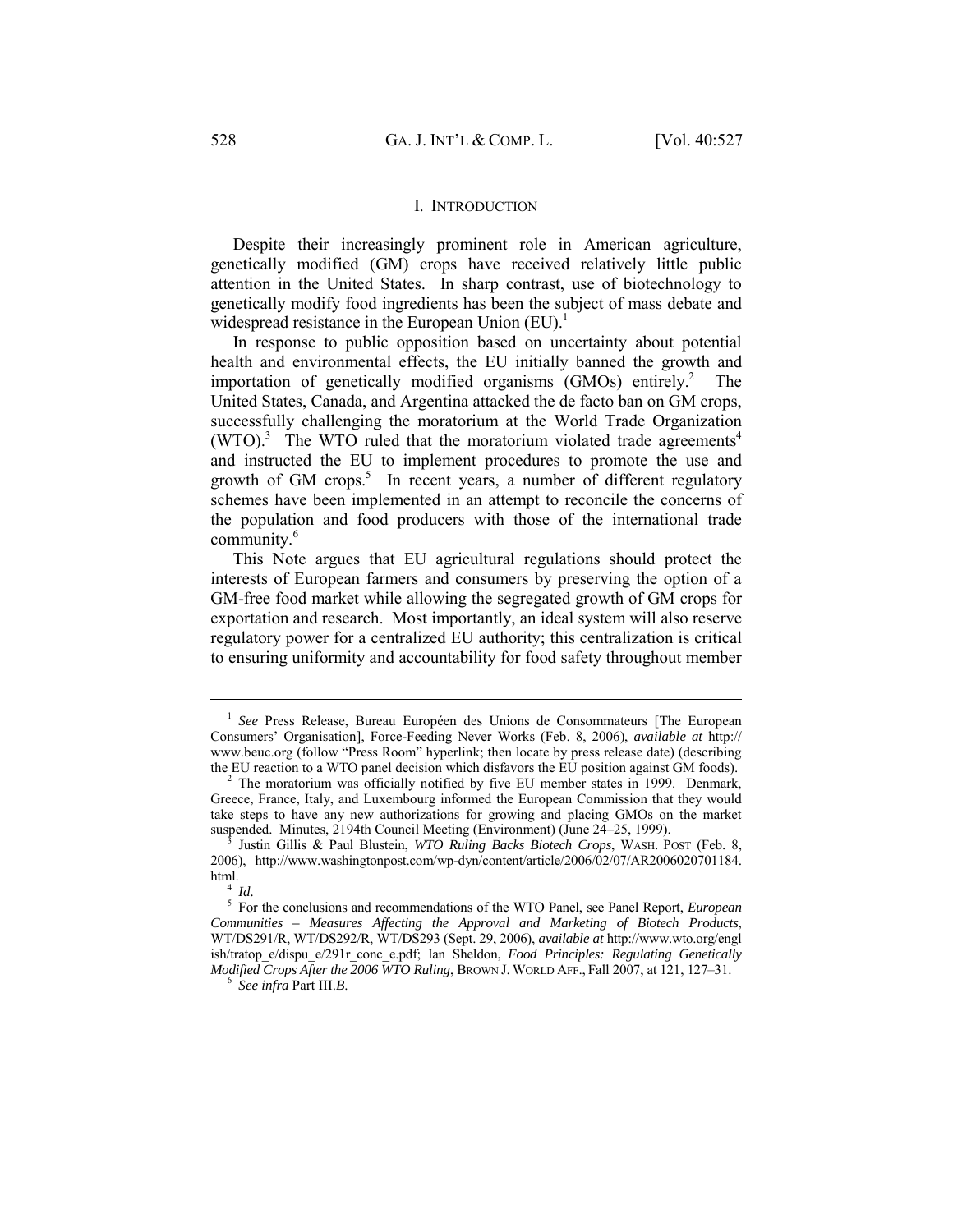states.<sup>7</sup> Decentralization of authority could lead to dangerous inconsistencies in crop composition, regulation, and control, thereby undermining the ability of EU agencies to ensure that quality standards are met.

The most important practical consideration in the GM food controversy is crop coexistence because cross-contamination is nearly inevitable when GM crops are grown near conventional or organic fields.<sup>8</sup> Because of this agricultural reality, all European farmers and food suppliers—particularly those opposed to the presence of GM material in their products—have a vested interest in creating effective GM regulation.

Political pressure from vocal EU member states led to a recent, groundbreaking development: in July 2010, the European Commission recommended new GM guidelines (Commission GM Guidelines).<sup>9</sup> These new guidelines "mark a turning point in the European policy on gene technology."10 However, to date the European Parliament and Council have not yet sanctioned the changes in EU law, which is required for the guidelines to take effect.<sup>11</sup> If the Commission GM Guidelines are sanctioned, member states will be allowed to enforce their own regulations for GM crop coexistence and will be able to set up  $GM$ -free zones.<sup>12</sup> Today, countries are only allowed to prohibit the cultivation of certain crops for health and environmental safety reasons.<sup>13</sup>

 Commission Recommendation on Guidelines for the Development of National Coexistence Measures to Avoid the Unintended Presence of GMOs in Conventional and Organic Crops, 2010 O.J. (C 200) 1 [hereinafter Commission GM Guidelines].

Crops, 2010 O.J. (C 200) 1 [hereinafter Commission GM Guidelines]. 10 *New Coexistence — Guidelines in the EU: Cultivation Bans Are Now Permitted*, GMO SAFETY (July 27, 2010), http://www.gmo-safety.eu/news/1205.coexistence-guidelines-cultiva tion-bans-permitted.html [hereinafter *New Coexistence*].<br><sup>11</sup> *Id.* The EU's standard decision-making procedure is known as codecision. The directly

 <sup>7</sup> *See* Stephen A. Ruckman, *Regulations for Nutraceuticals and Functional Foods in Europe and the United Kingdom*, *in* NUTRACEUTICAL AND FUNCTIONAL FOOD REGULATIONS IN THE UNITED STATES AND AROUND THE WORLD 221, 224 (Debasis Bagchi ed., 2008) ("At the core of the EU is the concept of a single internal market. In theory, at least, all products meeting EU requirements should be able to move freely throughout the union.").

<sup>&</sup>lt;sup>8</sup> Crop coexistence refers to the practice of growing GM and non-GM crops in close proximity and the problem of non-GM crops becoming contaminated with genetically modified crop material. *Coexistence of Genetically Modified Crops with Conventional and Organic Agriculture*, EUROPEAN COMM'N ON AGRIC. & RURAL DEV., http://ec.europa.eu/agriculture/gmo/ coexistence/index\_en.htm (last updated Mar. 7, 2012).

elected European Parliament must approve EU legislation together with the European Council. *Decision-Making in the European Union*, EUROPA.EU, http://europa.eu/about-eu/basic-informati on/decision-making/index\_en.htm (last visited Jan. 10, 2012). Legislative approval of the Commission GM Guidelines is not expected to occur until at least 2012. *New Coexistence*, *supra* note 10.<br><sup>12</sup> Commission GM Guidelines, *supra* note 9, Annex §§ 1.3–.4, 2.4.<br><sup>13</sup> Directive 2001/18, the current regulation governing GMO release into the environment,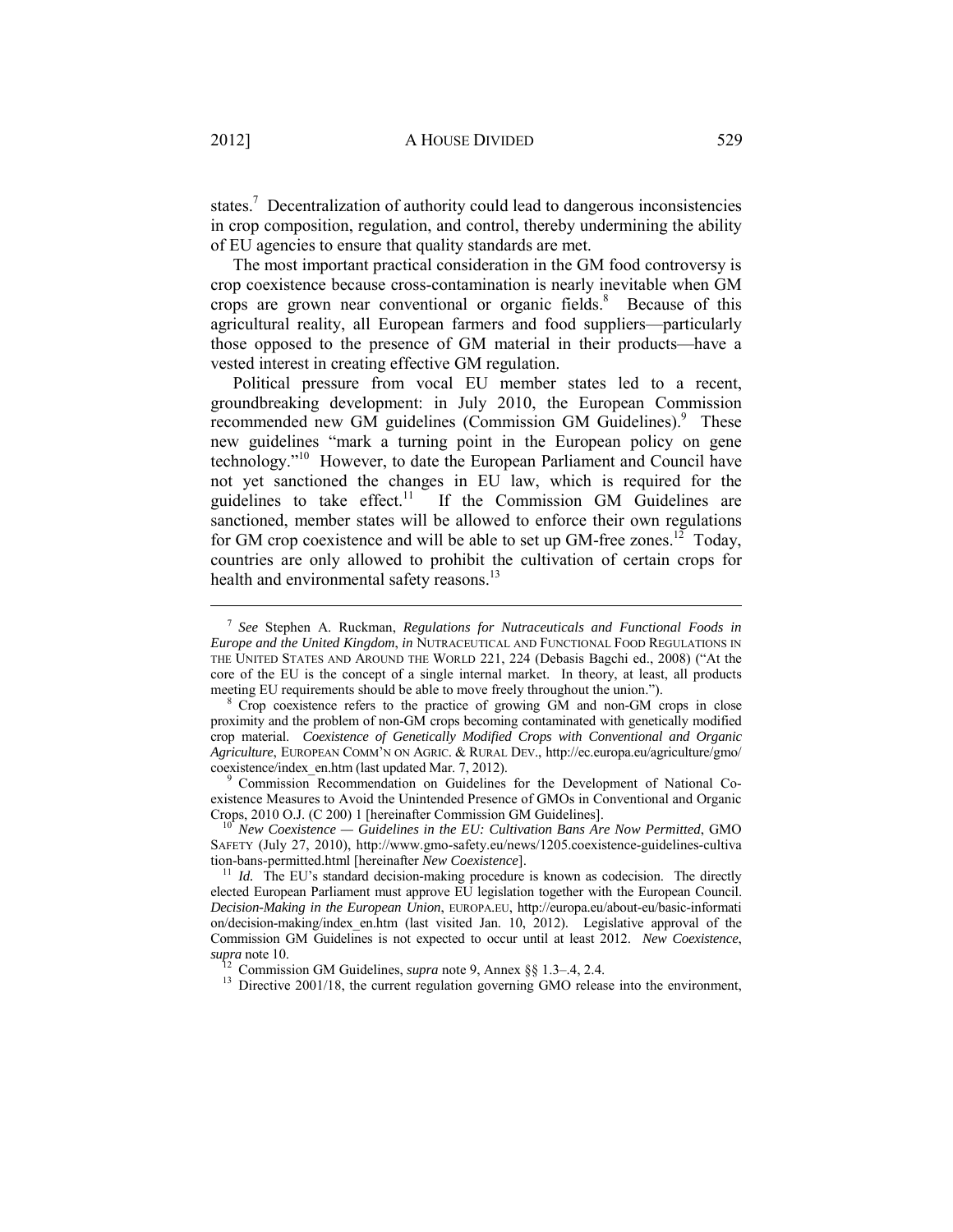This Note seeks to assess how proposed GM food regulations in Europe can be more effectively harmonized with the unique challenges of European farming practices and consumer culture, and does not take a position on the impact of integration of GM crops with non-GM crops on the global food supply or on the health of humanity as a whole. This Note posits that the newly proposed system of member state-specific coexistence regulation will fail to address the need for compliance with EU trade agreements and more importantly will create inconsistencies in EU food regulation, potentially compromising the food safety and quality standards that are currently in place.

This Note proposes a three-pronged solution: first, the creation of an empowered, centralized regulatory authority to govern GM crop policy in the EU; second, the repeal of existing exceptions that tolerate member state contravention for health or environmental reasons; third, the prevention of unintended crop contamination via creation of geographic zones across Europe that isolate the growth of GM crops. These geographic zones must be regulated at the EU level to ensure that centralized trade regulations can continue to work in coordination with the crop containment measures, as well as to adequately protect growers whose fields are located near state borders and whom are therefore affected by the GM policies of neighboring states.

Part II of this Note discusses the nexus of the GM farming controversy, which is the danger of conventional and organic crop contamination by neighboring GM fields. This section discusses European attitudes toward GM food and describes how the challenge of coexistence is a particularly important factor in Europe, where farms are typically less than fifty acres in size and are tightly concentrated in certain regions.<sup>14</sup> Part III analyzes the existing legal framework governing the controversial GM issues and discusses the EU agencies involved in food and agriculture regulation, focusing on those agencies specifically responsible for monitoring GM materials.

prevents member states from impeding the placement of GMOs on the market if the GMO otherwise complies with the Directive. Directive 2001/18, of the European Parliament and of the Council of 12 March 2001 on the Deliberate Release into the Environment of Genetically Modified Organisms and Repealing Council Directive 20/220/EEC, 2001 O.J. (L 106) 1, 4, para. 56 [hereinafter Deliberate Release of Genetically Modified Organisms]. 14 *European Union: Basic Information*, U.S. DEP'T AGRIC., http://www.ers.usda.gov/topics/in

ternational-markets-trade/countries-regions/european-union/basic-information.aspx (last updated Jan. 4, 2010).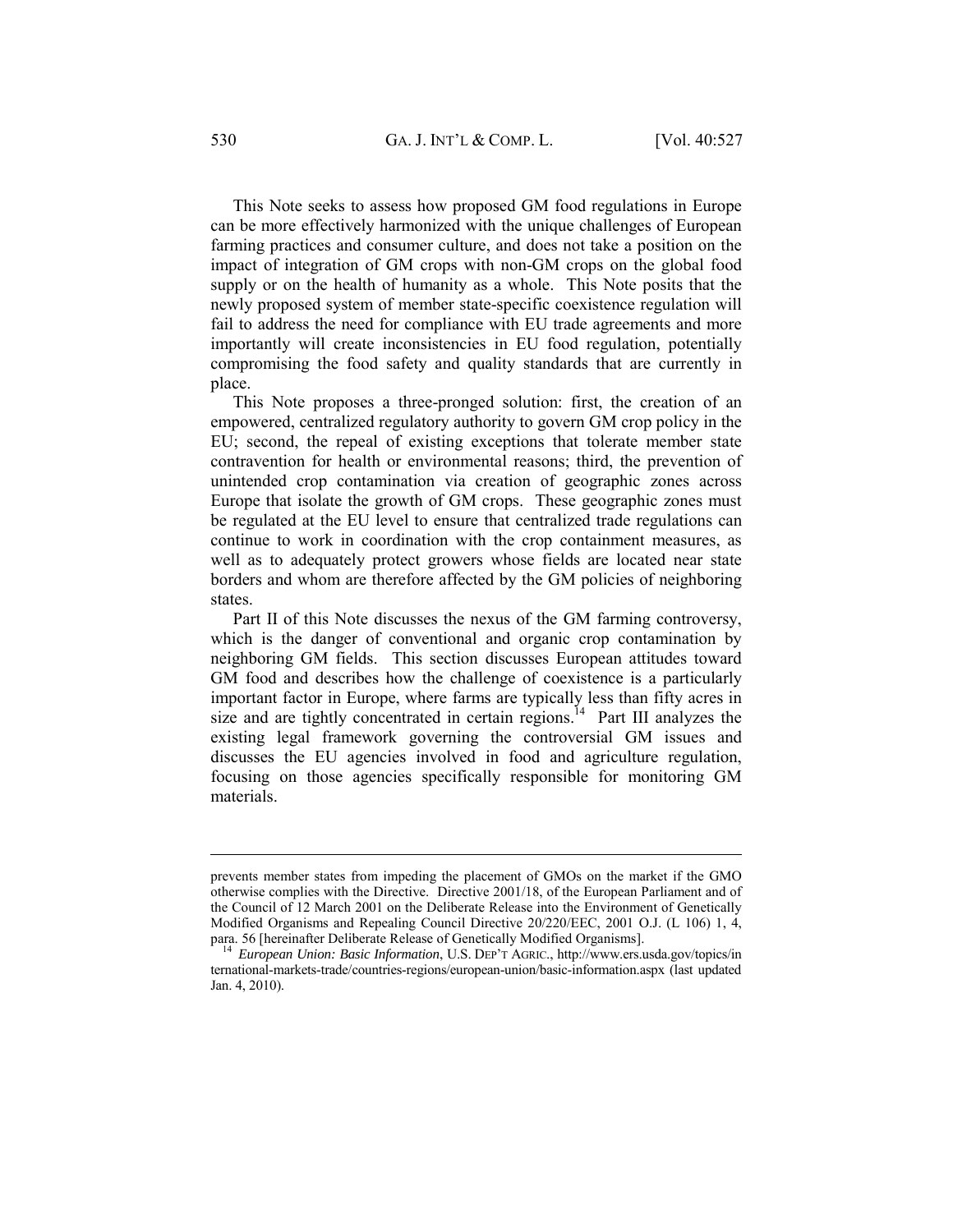Part IV discusses conflicting preferences with regard to GM crop growth, focusing on the most controversial member states' policies prior to the recommended Commission GM Guidelines. Analysis of these member states' approaches serves as a useful tool for predicting likely trends in member state policies moving forward.<sup>15</sup> European Court of Justice cases also demonstrate the tension between member state sovereignty and the need for EU uniformity.<sup>16</sup>

Part V proposes solutions that balance member state sovereignty with the need for uniformity. Specifically, Part V advocates for creating geographic zones for GM containment while also enhancing EU regulations to ensure uncompromised central EU authority over GM matters. In light of historic scandals regarding uniformity in food safety regulation, the EU cannot withstand another blow to its ability to regulate important matters of public policy.17 By the same token, it would be a disservice to European farmers and consumers if regulations were not put in place to reflect their passionate attitudes toward GM food. If application of these regulations descends into chaos, a patchwork of farmers growing GM crops, especially those on the edge of the GM-free areas, could contaminate conventional and organic fields across Europe. The result would be a continent of crops that European citizens themselves would not want to consume.

#### II. CHALLENGES OF CROP COEXISTENCE

The European population's opposition to the growth and consumption of GM food products has been strong, particularly compared to the relative silence on the issue in the United States.<sup>18</sup> The thrust of the European argument against GMOs is that the field of modern biotechnology is still new, "and there are many potential unknowns associated with introducing

<sup>&</sup>lt;sup>15</sup> *See, e.g., Country Reports: GMOs in the EU Member States, GMO COMPASS (Mar. 23, 2007),*<br>tp://www.biotec.or.th/biosafety/download/CountryReports gmo.pdf [hereinafter *Country* http://www.biotec.or.th/biosafety/download/CountryReports\_gmo.pdf [hereinafter *Country Reports*] (detailing Austrian, Dutch, German, and Greek opposition to GM crops); Seán Mac Connell, *Growers' Association Wants Ireland Declared GM-Free*, IRISH TIMES, Aug. 28, 2010, at 4 (detailing Irish farmers' insistence that the government honor its pledge to declare Ireland a GMfree zone). 16 *See, e.g.*, Joined Cases T-366/03 and T-235/04, *Land Oberösterreich & Republic of* 

*Austria v. Comm'n*, ECR II-4005; Judgment upheld by the ECJ on Sept. 13, 2007 in Case C-439/05P and C-454/05P, n.y.r. in the ECR. 17 *See generally* Keith Vincent, *'Mad Cows' and Eurocrats—Community Responses to the* 

*BSE Crisis*, 10 EUR. L.J. 499 (2004) (discussing the Bovine Spongiform Encephalopathy (BSE) crisis and noting that the scandal threatened the continued existence of EU food regulation).

<sup>&</sup>lt;sup>18</sup> Cinnamon Carlarne, *From the USA with Love: Sharing Home-Grown Hormones, GMOs, and Clones with a Reluctant Europe*, 37 ENVTL. L. 301, 313 (2007).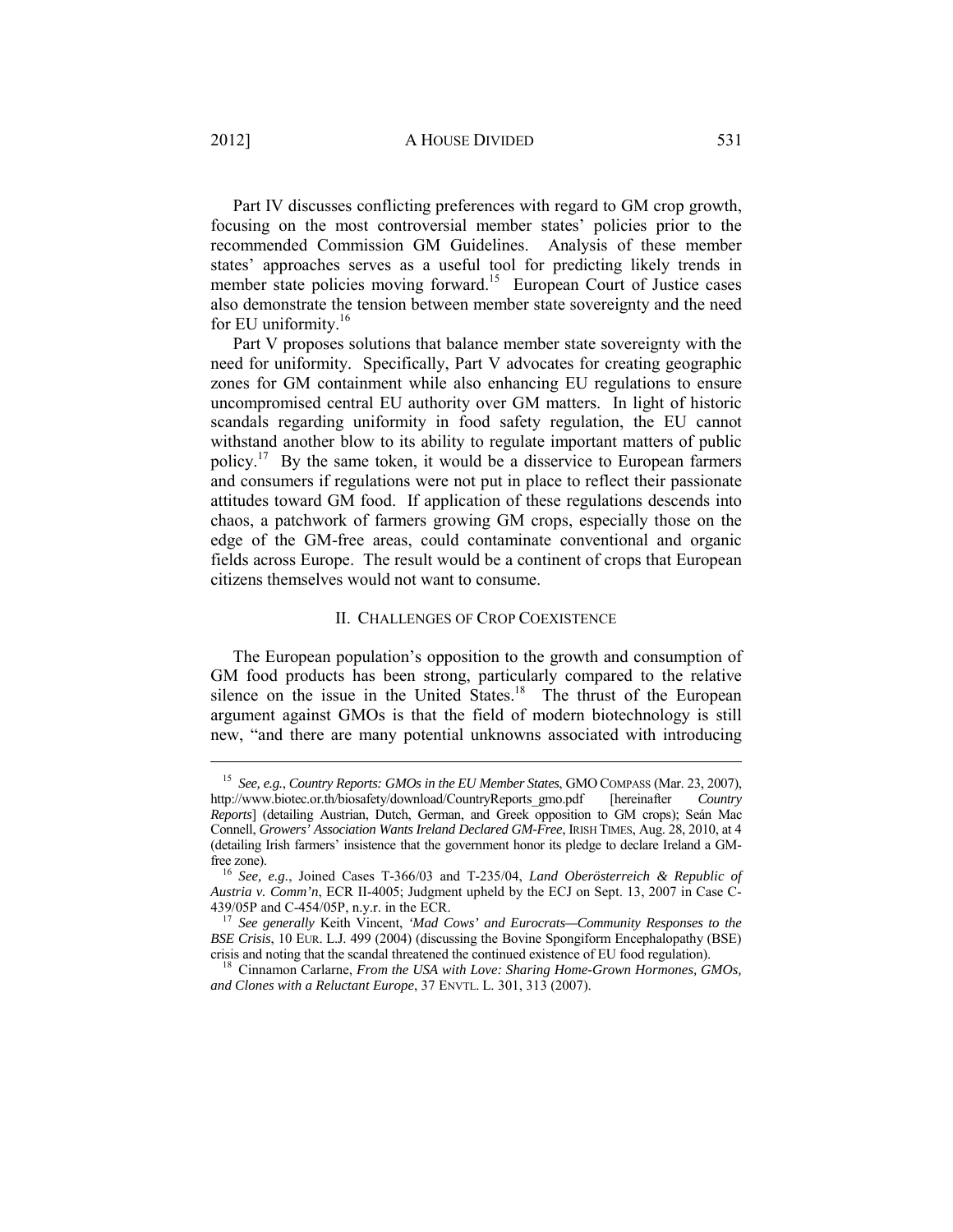GMOs into both the human food chain and the natural environment."<sup>19</sup> Some of the most significant "risks include the evolution of [GMOs] into 'super weeds,' cross-pollination introducing herbicide resistance into existing weeds or introducing undesirable genetic traits into neighboring crops, and harm to nontarget populations caused by toxins introduced to create insect resistance.<sup>220</sup> Meanwhile, U.S. consumers remain largely unaware and unconcerned that approximately 75% of American processed foods contain some GM ingredients and are not labeled as such. $^{21}$ 

European farmers, consumers, and activists have a far more passionate attitude toward GM food.<sup>22</sup> Some farmers are attracted to the economic benefit of GM crops; however, many others prefer non-GM crops on the bases of tradition and principle.<sup>23</sup> Like the latter group, most European consumers value organic food produced by traditional means, and are suspicious of GM materials entering the food supply.<sup>24</sup> Environmental activist groups, such as Greenpeace,  $\frac{35}{5}$  are also vocal about their attitudes toward genetic modification.

In addition to differences in food culture and attitudes toward GM crops, Europeans must grow GM crops in an agricultural system that is geographically different from that in the United States. In 2007, the average farm in the EU was  $46.2$  acres while in the United States it was  $418$  acres.<sup>26</sup> The subsequent addition of twelve new member states to the European Union brought with it smaller farm sizes than the original members, resulting in a U.S. average farm size of more than twelve times that of the average EU

<sup>19</sup> *Id.* 20 Carl H. Nelson, *Risk Perception, Behavior, and Consumer Response to Genetically Modified Organisms: Toward Understanding American and European Public Reaction*, 44 AM. BEHAV. SCIENTIST 1371, 1371 (2001).

<sup>&</sup>lt;sup>21</sup> Carlarne, *supra* note 18, at 313–14. <sup>22</sup> Nelson, *supra* note 20, at 1372 (describing how the regulatory regime is a reflection of consumer demand for protection from the potential dangers posed by GMOs). 23 DIAHANNA LYNCH, AND DAVID VOGEL, COUNCIL ON FOREIGN RELATIONS, THE REGULATION

OF GMOS IN EUROPE AND THE UNITED STATES: A CASE STUDY OF CONTEMPORARY EUROPEAN REGULATORY POLITICS (Apr. 5, 2001), *available at* http://www.cfr.org/genetically-modified-org anisms/regulation-gmos-europe-united-states-case-study-contemporary-european-regulatory-pol

<sup>&</sup>lt;sup>24</sup> See Reimar von Alvensleben, *Beliefs Associated with Food Production Methods*, *in* FOOD, PEOPLE, AND SOCIETY: A EUROPEAN PERSPECTIVE OF CONSUMERS' FOOD CHOICES 381, 394 (Lynn J. Frewer et al. eds., 2001) (noting that studies show GM product prices must be 30% to 40% lower than competing non-GM products for European consumers to choose them over the organic or conventional alternatives).<br><sup>25</sup> *Say No to Genetic Engineering*, GREENPEACE, http://www.greenpeace.org/international/en/

campaigns/agriculture/problem/genetic-engineering/ (last visited Nov. 8, 2011). 26 *European Union: Basic Information*, *supra* note 14.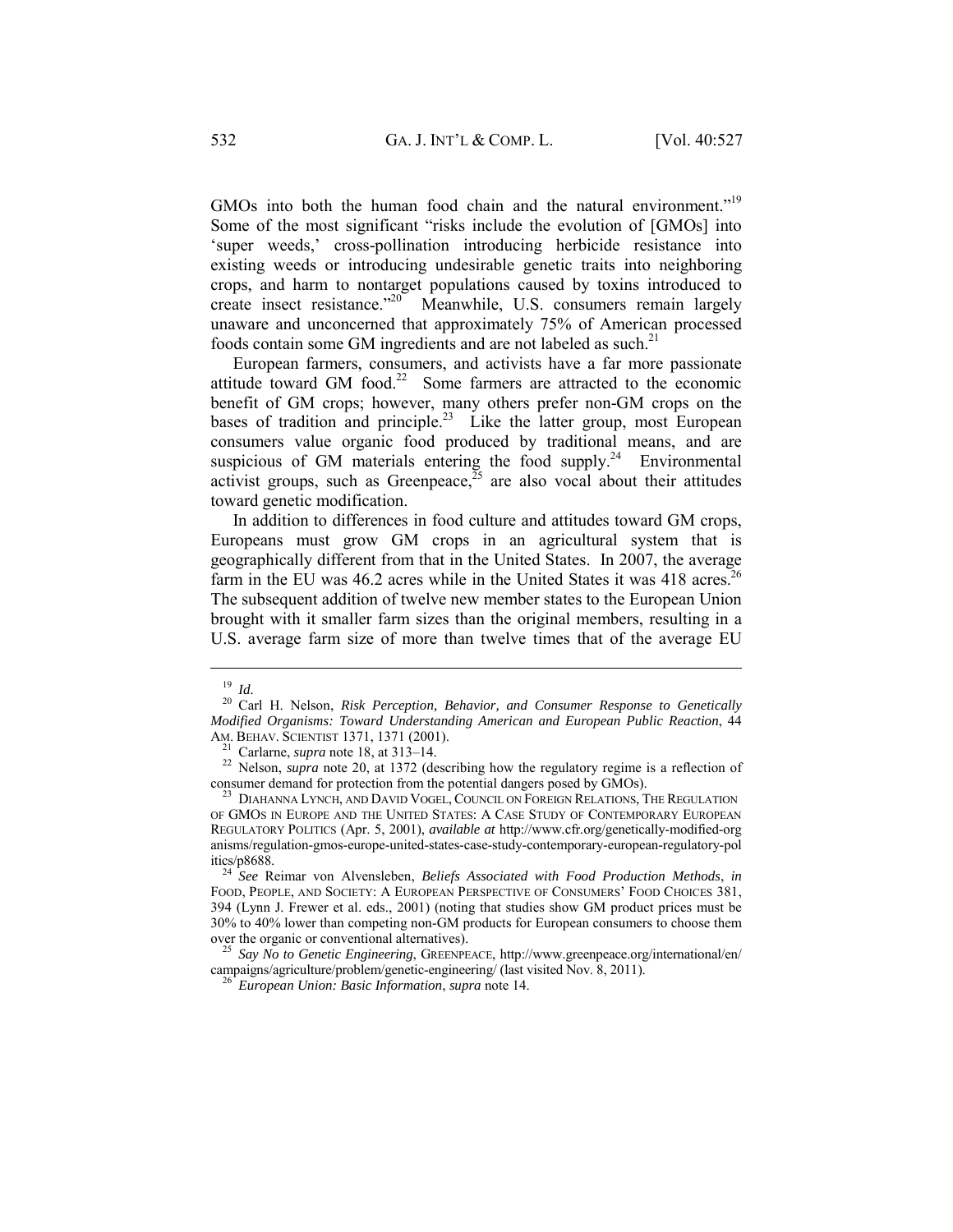farm, which became  $34.1$  acres.<sup>27</sup> Furthermore, farm sizes in the EU vary significantly by country, from an average farm size in the United Kingdom of 171 acres to Hungary's average of 7.2 acres.<sup>28</sup> It should be noted that "[a]griculture accounts for a nearly identical proportion of total economic activity in the United States and the EU," however "the EU has more than three times as many farms."29 Because the EU's farm structure is characterized by a larger number of smaller farms, the choice of a single farmer to grow GM crops and the resulting risk of crop contamination to neighboring land can have a significant effect on many other growers in the region.

Agricultural systems are generally described as one of three types: "conventional production systems, conventional production systems utilizing genetically engineered (GE) crops, and organic production systems."30 GM systems "use crops that have been genetically engineered to resist pests or disease or to tolerate herbicides."<sup>31</sup> While the three types of farming systems can be utilized in the same geographic region, producers of conventional or organic crops typically want to avoid the contamination of their crops by GM materials. $32$  In the EU, where consumers are wary of GM crops, avoiding crop contamination is particularly important in preserving the European population's ability to choose between GM and non-GM products for consumption.

The European Commission defines the term coexistence as "the ability of farmers to make a practical choice between conventional, organic and GMcrop production, in compliance with the legal obligations for labelling and/or purity standards."<sup>33</sup> In a practical sense, coexistence calls into question how

<sup>27</sup> *Id.* <sup>28</sup> *Id.* 29 Mary Anne Normile & Jason Price, *The United States and the European Union—Statistical Overview*, *in* U.S.-EU FOOD AND AGRICULTURE COMPARISONS 1, 3 (Econ. Research Serv., U.S. Dep't Agric., Agriculture and Trade Report No. WRS-04-04, 2004), *available at* http://webarchi ves.cdlib.org/sw1s17tt5t/http://ers.usda.gov/publications/WRS0404/WRS0404b.pdf. <sup>30</sup> NAT'L Ass'N OF STATE DEP'TS OF AGRIC. & PEW INITIATIVE ON FOOD & BIOTECHNOLOGY,

PEACEFUL COEXISTENCE AMONG GROWERS OF: GENETICALLY ENGINEERED, CONVENTIONAL, AND ORGANIC CROPS 7 (2006) (footnote omitted), *available at* http://www.pewtrusts.org/uploadedFil es/wwwpewtrustsorg/Summaries - reports and pubs/PIFB\_Peaceful\_Coexistence\_Workshop

Report.pdf. <sup>31</sup> Margaret Rosso Grossman, *The Coexistence of GM and Other Crops in the European Union*, 16 KAN. J.L. & PUB. POL'Y 324, 324 (2007).

<sup>&</sup>lt;sup>32</sup> *Id. Union*, 3<sup>3</sup> Commission Recommendation 2003/556, on Guidelines for the Development of National Strategies and Best Practices to Ensure the Coexistence of Genetically Modified Crops with Conventional and Organic Farming, Annex, para. 3, 2003 O.J. (L 189) 36 (EC) [hereinafter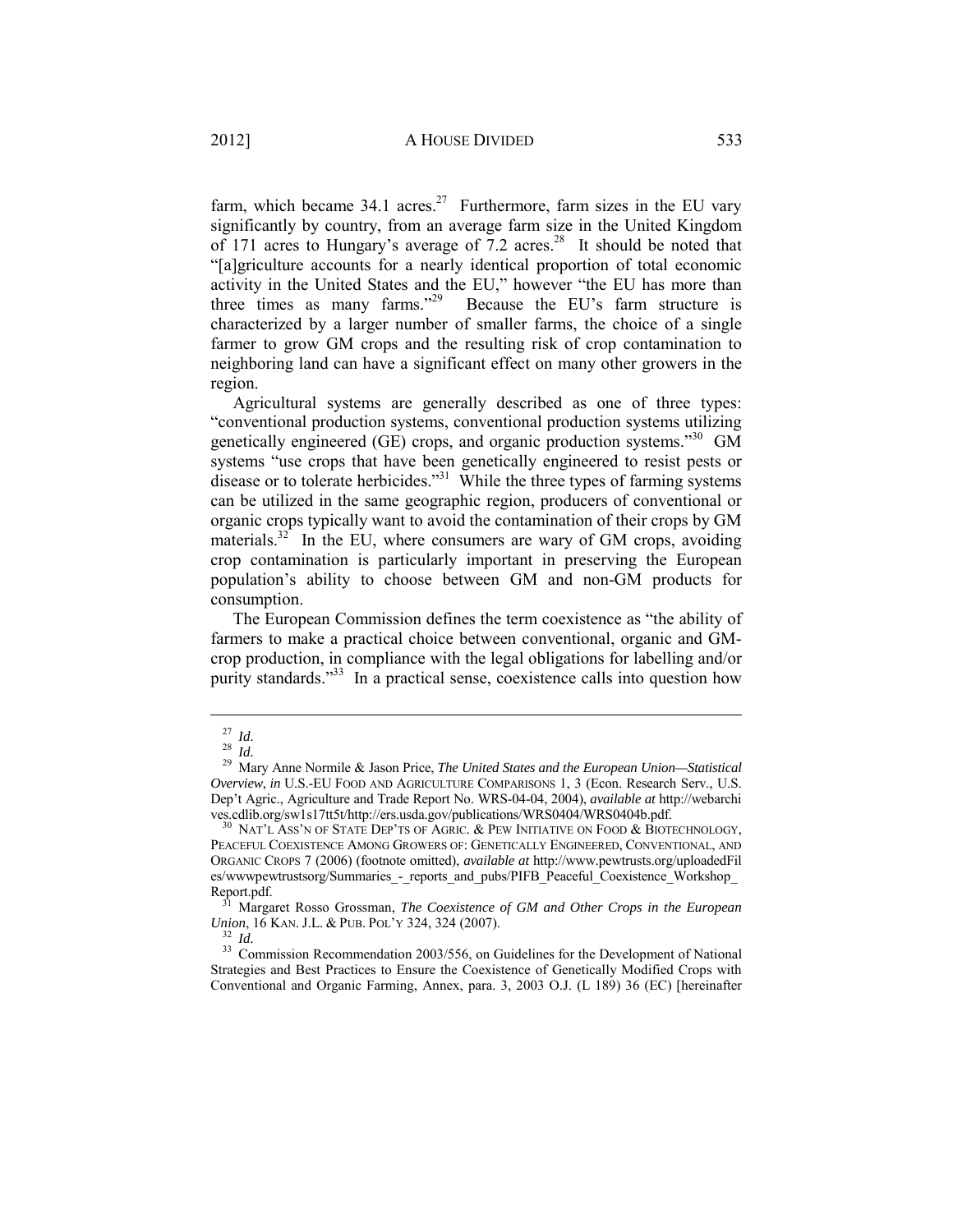crops intended for different consumers—especially those who desire organic or non-GM food—can be grown in the same region as GM crops without one type of crop compromising the economic and social value of the other.<sup>34</sup> The operative word is choice: farmers should be allowed to cultivate the crops of their choosing<sup>35</sup> without interference from neighboring GM fields.<sup>36</sup>

The issue of coexistence has created "significant controversy" in Europe in recent years. $37$  This controversy can be attributed, in part, to global cultivation of GM crops and resulting GM product availability because although a number of GMOs have been approved for processing or consumption in the EU, few have been approved for cultivation.<sup>38</sup> Infrequent cultivation approval is most likely a consequence of the GMO approval process—until a seed variety is listed in the EU's Common Catalogue of Varieties of Agricultural Plant Species,<sup>39</sup> a variety cannot be sold and planted in any EU member state.<sup>40</sup>

While EU policy encourages biotech development on its face, including that of GM crops, a complicated system of Directives and Regulations governing GM crop authorization has slowed the process of GM crop growth in the EU.<sup>41</sup> For example, a lengthy moratorium on GM crop authorization spanning from 1998 through 2004 exacerbated an already slow approval process.

The issue of coexistence is extraordinarily controversial.<sup>43</sup> Resolving this issue to all parties' satisfaction depends on the EU's ability to retain enough authority to effectively regulate the actions of European farmers. Thus, choosing a capable organization to undertake this challenge is critical to

 $\overline{a}$ 

 $^{40}$  Council Directive 2002/53, on the Common Catalogue of Varieties of Agricultural Plant Species, 2002 O.J. (L 193) at 1.<br>
<sup>41</sup> Grossman, *supra* note 31, at 327.<br>
<sup>42</sup> *Id.*<br>
<sup>43</sup> *See* Cees Veerman, Dutch Minister of Agric., Nature & Food Quality, Speech at the EU

Recommendation on Guidelines for GM Development].<br><sup>34</sup> Grossman, *supra* note 31, at 325.<br><sup>35</sup> *Id.* <sup>36</sup> For a discussion of farming methods that allow farmers to cultivate conventional crops in coexistence with neighboring GM fields, see EUROPABIO, UNDERSTANDING COEXISTENCE 2

<sup>(2006),</sup> *available at http://www.scimac.org.uk/files/Understanding\_CASE\_Fact\_File.pdf.*<br><sup>37</sup> Grossman, *supra* note 31, at 325.<br><sup>38</sup> *Id.* at 326.<br><sup>39</sup> For the complete catalogue as of December 12, 2011, see Common Catalo

Conference on Co-Existence of Genetically Modified, Conventional and Organic Crops: Freedom of Choice (Apr. 5, 2006) (transcript available at http://ec.europa.eu/agriculture/even ts/vienna2006/presentations/veerman\_en.pdf) (acknowledging the passionate debate regarding the challenges of coexistence).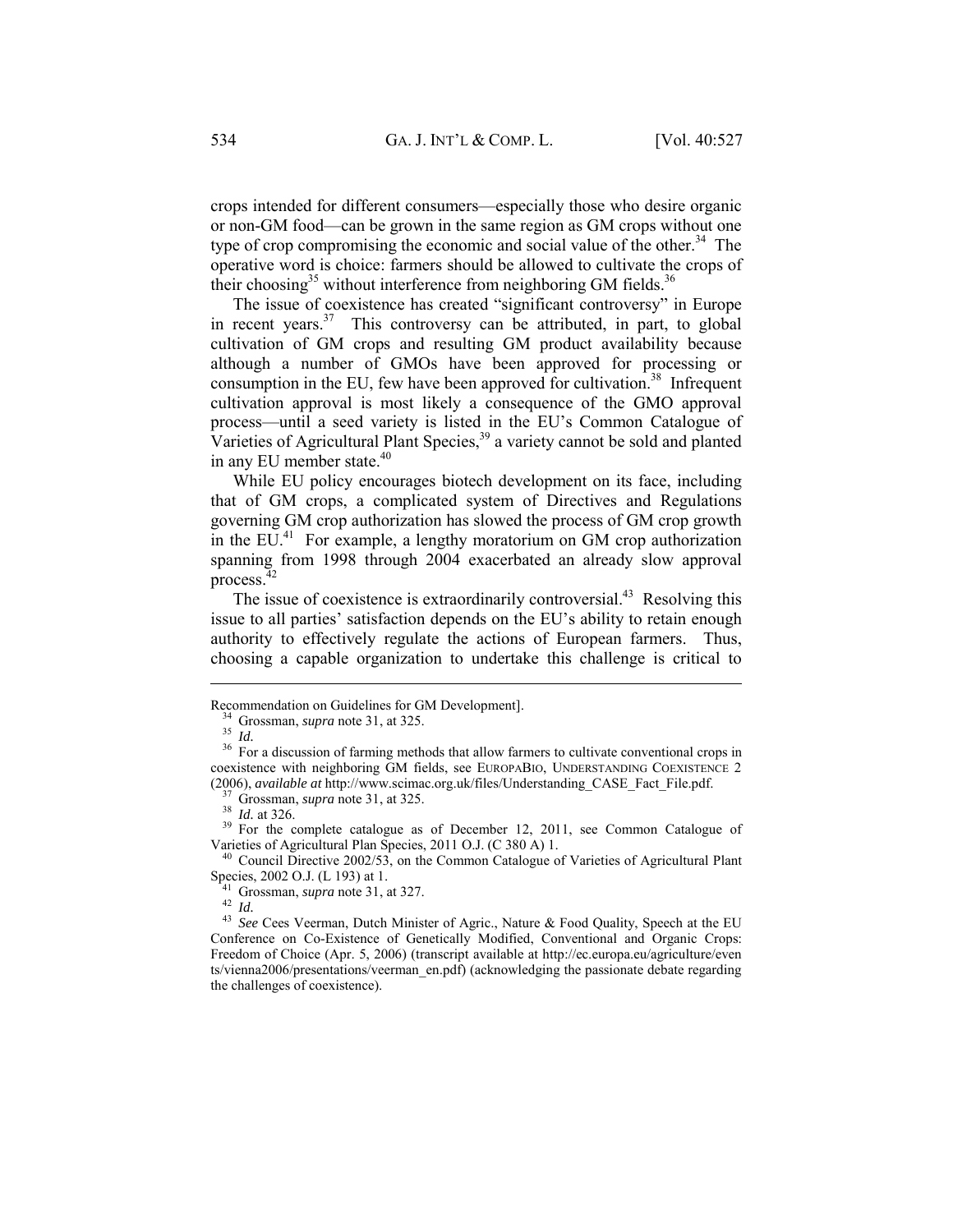ensuring regulatory uniformity and objectivity. Policymakers seem to think that various member states should regulate coexistence to ensure that the varying "geographical, ecological and climatic conditions" that affect crop production will be duly considered.<sup>44</sup> The wisdom of this preference is debatable if a uniform and effective system is the ultimate goal. GM lawmaking at the member state level will likely reflect differing biases and priorities, undermining the prospect of an effective, uniform GM regulatory framework.

The problem with decentralized regulation of GM crop growth lies in the nature of its most critical practical challenge: neighboring crop contamination. The problem arises because of "adventitious presence," defined as "unavoidable variability in seed, grain, and food"—a phenomenon considered natural before the advent of genetic modification.<sup>45</sup> At issue is the fact that, in addition to genetically modified materials, adventitious presence can also be caused by naturally occurring elements such as weeds, seeds, dirt, and insect parts.<sup>46</sup> Crops almost unavoidably include the adventitious presence of some foreign materials, often resulting from crosspollination from neighboring fields.<sup> $47$ </sup> While most farmers do their best to exclude such materials from their crops, a certain amount of contamination is unavoidable due to factors out of farmers' control, like wind and insects.<sup>48</sup> GM crop development has brought this basic reality of farming to the forefront of the debate, as many European producers, consumers, and governments wish to avoid contamination.<sup>4</sup>

<sup>44</sup> Stavros Dimas, European Comm'r for the Environment, Speech at the EU Conference on Co-Existence of Genetically Modified, Conventional and Organic Crops: Freedom of Choice (Apr. 5, 2006) (transcript available at http://europa.eu/rapid/pressReleasesAction.do?referenc

<sup>&</sup>lt;sup>45</sup> Serina Vandegrift & Christine Gould, *Issues Surrounding the International Regulation of Adventitious Presence and Biotechnology*, 44 JURIMETRICS J. 81, 83 (2003); *see also What Is Adventitious Presence in Seed?*, AM. SEED TRADE ASS'N, http://www.amseed.com/qaDetail. asp?id=52 (last visited Jan. 10, 2012) ("[Adventitious presence] refers to the unintended or unintentional presence of another seed variety or genetic material . . . as a result of natural, mechanical or human means. . . . For example, the detection of trace amounts of biotech

material in traditional seed would be referred to as adventitious biotech presence.").<br><sup>46</sup> GRAHAM BROOKES, PG ECON. LTD., CO-EXISTENCE OF GM AND NON GM CROPS 8 (2004),<br>*available at* http://www.pgeconomics.co.uk/pdf/Coexi

<sup>&</sup>lt;sup>47</sup> *See* EUROPABIO, *supra* note 36, at 5 (explaining that close proximity is usually required

for cross pollination to occur).<br><sup>48</sup> *Id.* at 4 (citation omitted).<br><sup>49</sup> *See generally* CLAUDIO SOREGAROLI & JUSTUS WESSELER, MINIMUM DISTANCE REQUIREMENTS AND LIABILITY: IMPLICATIONS FOR CO-EXIStence, *in* 7 WAGENINGEN UR FRONTIS SERIES, ENVIRONMENTAL COSTS AND BENEFITS OF TRANSGENIC CROPS 165 (J.H.H. Wesseler ed., 2005), *available at* http://library.wur.nl/ojs/index.php/frontis/article/viewFile/922/495 (reviewing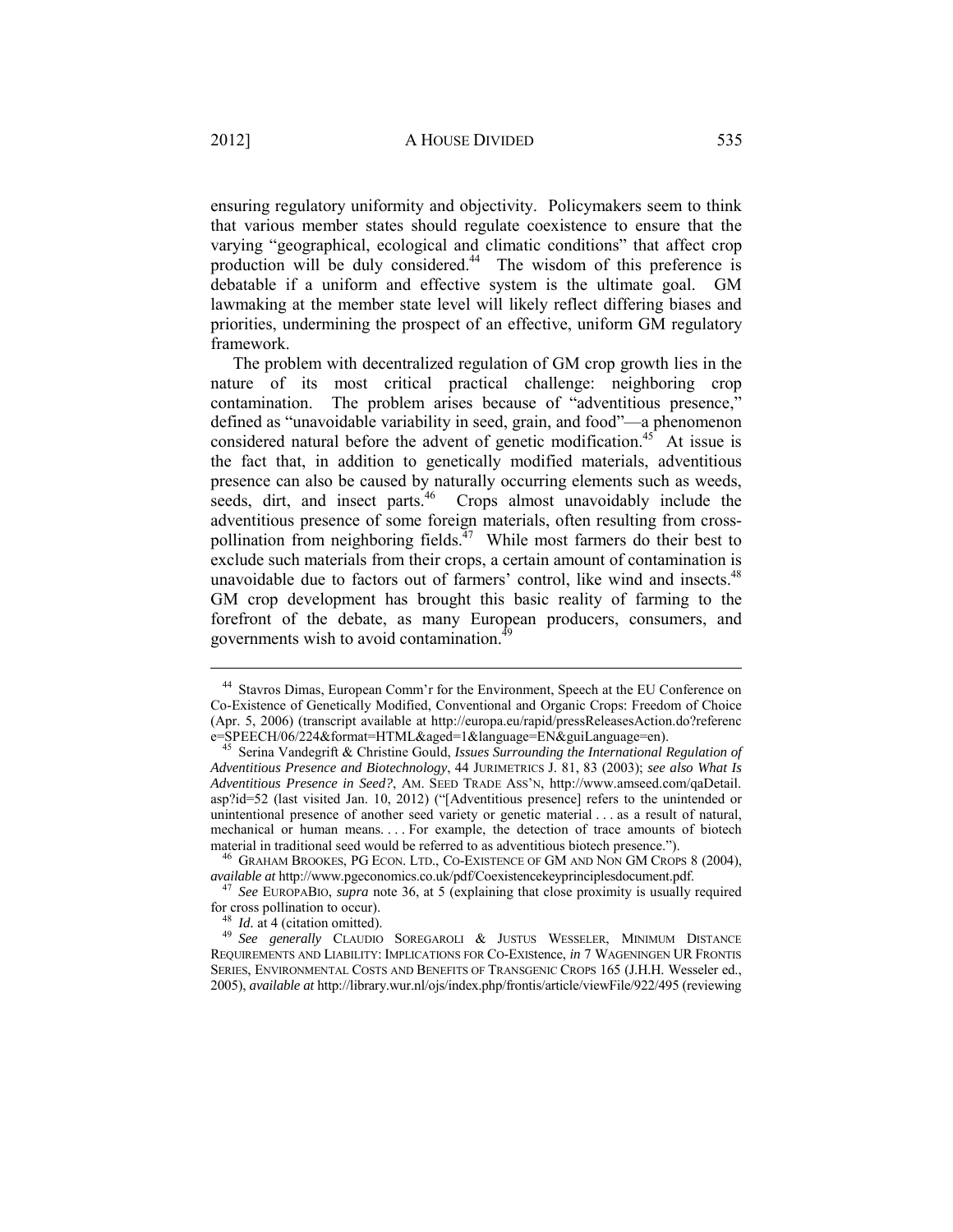Coexistence is described as having both horizontal and vertical elements.50 The relationship between conventional and organic crop farmers and those who cultivate GM crops is classified as "horizontal."<sup>51</sup> In other words, horizontal coexistence refers to farmer interaction at the same stage of the production and distribution chain, such as the planting or harvesting stages. GM growers who neighbor conventional or organic fields often impose isolation distances, segregate crops, and notify nearby farmers of crop contents as methods of avoiding cross-contamination.<sup>52</sup> Issues relating to seed content and quality—namely, GMO presence—are categorized as vertical coexistence issues because they involve every stage of the food production chain.<sup>53</sup> Initial seed purity and potential GM contamination of organic or conventional seeds contribute to the overall level of GM material in food sold to consumers.<sup>54</sup>

Scholars almost uniformly postulate that farmers have successfully managed coexistence all over the world, most often citing successful crop separation in the United States.<sup>55</sup> This prevailing view fails to take into account the unique agricultural geography of EU member states, which renders U.S. success with crop isolation methods largely inapplicable in Europe.<sup>56</sup>

In 2002, before the ban on GM crops was instituted, the European Commission Joint Research Centre (ECJRC) conducted an extensive study of GM crop cultivation, evaluating different scenarios for successful coexistence.57 The purposes of the ECJRC study included:

the problem that contamination presents for producers, consumers, and governments).<br><sup>50</sup> Leopold Girsch, Head of Business Area Agriculture, Austrian Agency for Health & Food

Safety, Presentation, Conference on Co-Existence of Genetically Modified, Conventional and Organic Crops: Freedom of Choice (Apr. 5, 2006), http://ec.europa.eu/agriculture/events/vien

ma2006/presentations/girch.pdf.<br>
<sup>51</sup> *Id.* at 4.<br>
<sup>52</sup> *Id.* at 4.<br>
<sup>52</sup> *Id.* at 3.<br>
<sup>53</sup> *Id.* at 5.<br>
<sup>54</sup> Grossman, *supra* note 31, at 330.<br>
<sup>55</sup> BROOKES, *supra* note 46, at 3 (stating that GM crops have been, and c

<sup>&</sup>lt;sup>56</sup> See Johanna Gibson, *"Consumer Protection": Consumer Strategies and the European Market in Genetically Modified Foods*, 5 NW. J. TECH. & INTELL. PROP. 176, 179 (2006) (noting that the small size of European farms "mak[es] the possibility that contamination can be contained by coexistence frameworks less plausible").<br><sup>57</sup> ANNE-KATRIN BOCK ET AL., EUROPEAN COMM'N JOINT RESEARCH CTR., SCENARIOS FOR

CO-EXISTENCE OF GENETICALLY MODIFIED, CONVENTIONAL AND ORGANIC CROPS IN EUROPEAN AGRICULTURE (2002), *available at* ftp://ftp.jrc.es/pub/EURdoc/EURdoc/eur20394en.pdf.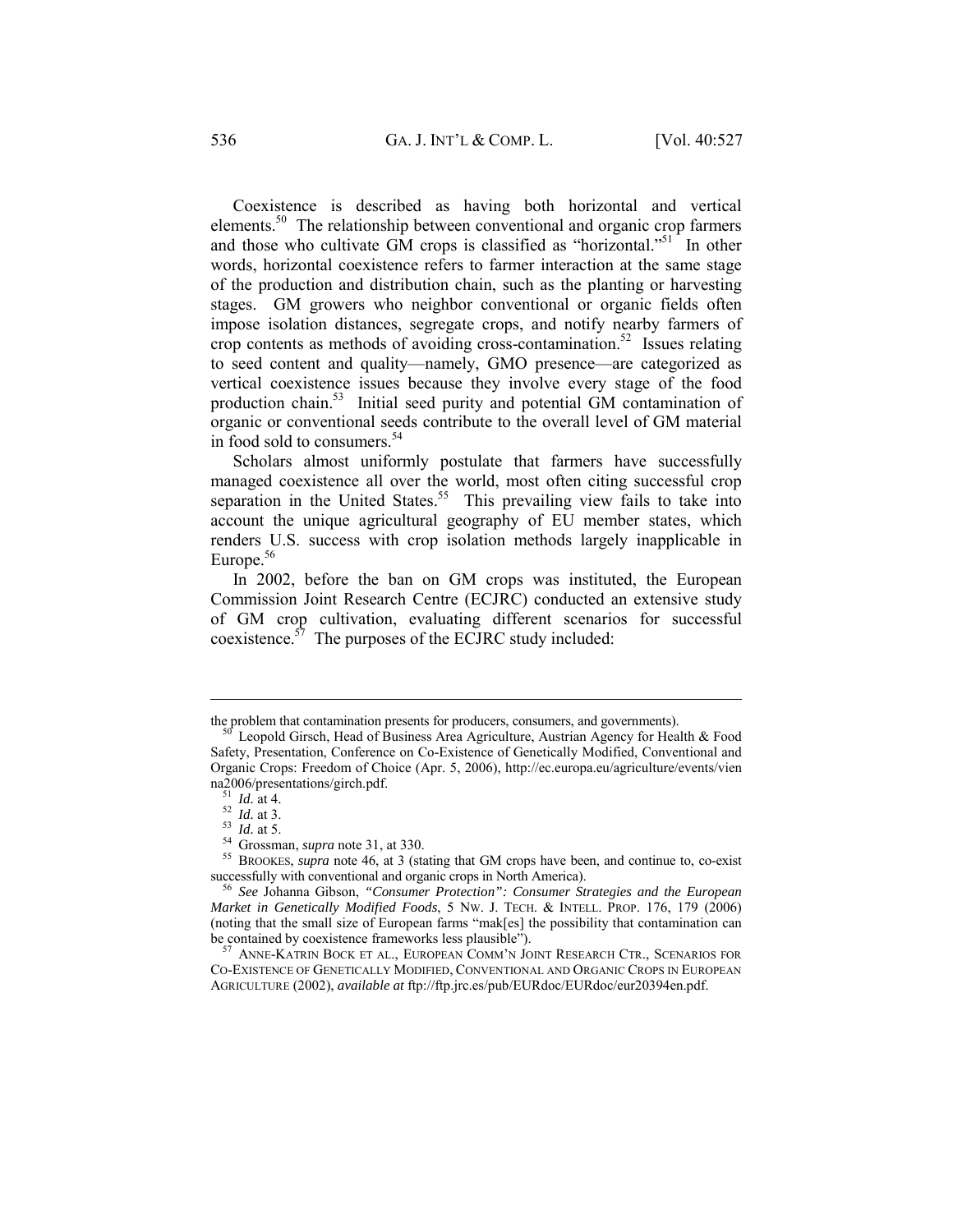# 2012] A HOUSE DIVIDED 537

- Identifying sources and levels of adventitious presence of GM crops on non-GM farms;
- Assessing potential farming changes that may reduce adventitious presence of GM crops in conventional crops; and
- Estimating the costs of such changes, monitoring systems, and insurance against contamination for non-GM farmers.<sup>58</sup>

Notably, the ECJRC study estimated costs for growers of non-GM crops rather than GM growers in order to accurately reflect "the present situation in which there is no particular legal obligation for commercial GM crop production to introduce measures to [minimize] adventitious presence of GM crops in non-GM crops."59 The study found that the sources of adventitious presence included "seed impurities, spread of pollen and seeds from field to field by wind, insects and machines, overwintering of plants and plants growing from spread seeds as well as mixing of crops after harvest."<sup>60</sup>

ECJRC study findings are useful in illustrating the importance of geographic containment in preventing crop contamination. The study found that in the regions in which 10% of crops were of a GM variety, the non-GM crops contained significant levels of GMO content.<sup>61</sup> This result is significant because countries that have readily adopted GM crops typically contain 50% GM crops.<sup>62</sup> While the study found that level of contamination in conventional crops could be maintained below threshold GM labeling levels (1.0%), to do this would require additional costs for precautions and monitoring, and would necessitate neighboring farm cooperation.<sup>63</sup> Most significantly, the study found that because of the lower threshold of GM material permitted for organic crop production (0.1%), "organic production would not be feasible in a region with GM crop production."<sup>64</sup>

This Note does not address the issue of labeling and traceability of GM materials in depth; however, this issue plays a critical role in European crop

 $\overline{a}$ 

58 *Id.* at iii.<br>
59 *Id.* at 1, para. 7.<br>
60 *Id.* at 2, para. 9.<br>
61 *Id.* para. 10.<br>
62 *Id.*<br>
63 *See id.* paras. 12–14 ("Compliance with the 1% [labeling] threshold would result in additional costs (changing farming practices, monitoring system, insurance) of  $1\% - 9\%$  of current product price for maize and potato. For [oilseed rape] seed production, the equivalent costs to comply with a 0.3% [labeling] threshold would be  $10\% - 41\%$  of current price."). <sup>64</sup> *Id.* para. 13.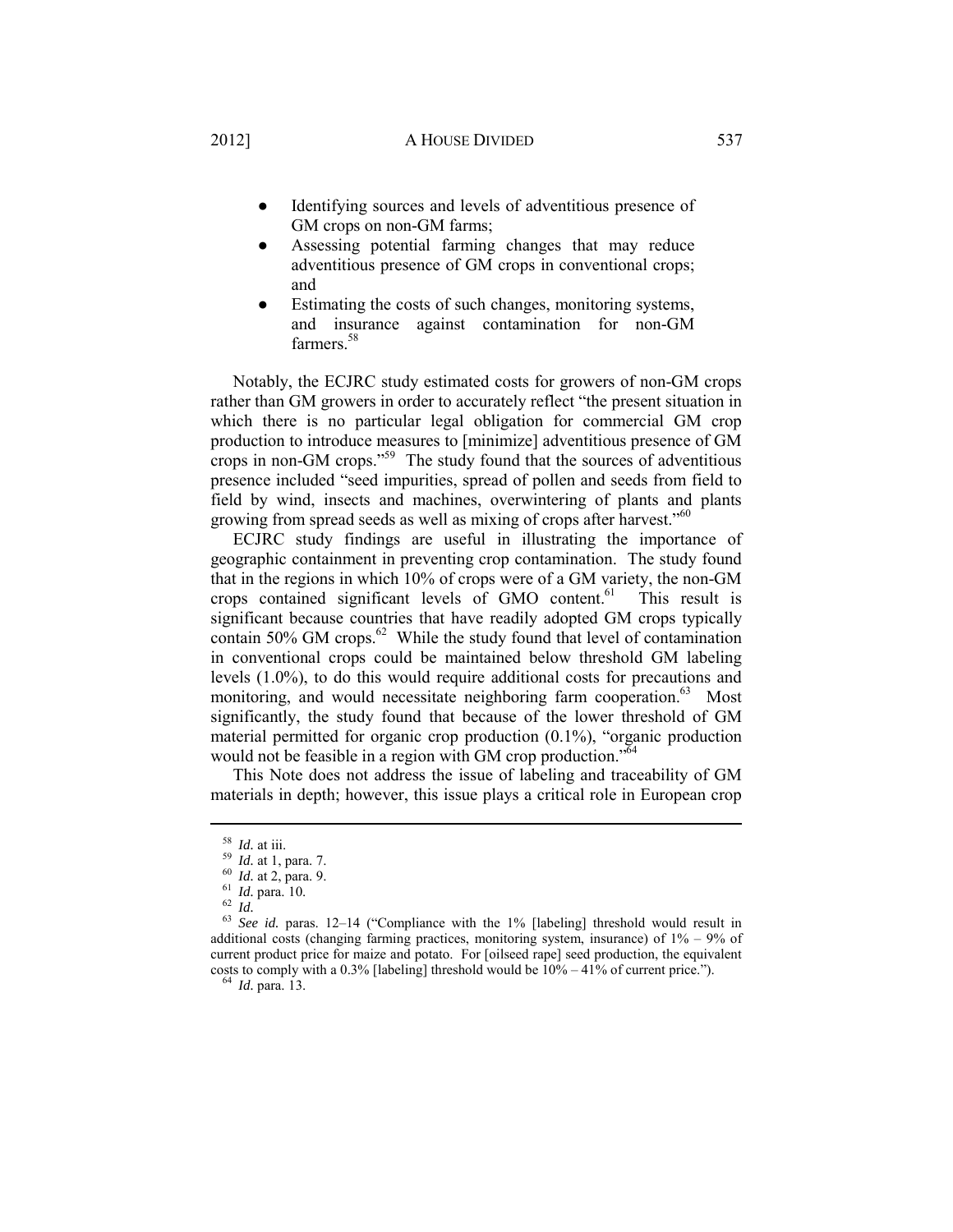coexistence.<sup>65</sup> For instance, most European growers want to keep the adventitious presence of GM material in conventional or organic crops below the threshold level that would require them to label their products as GM for a variety of reasons including consumer preference and regulatory compliance costs.<sup>66</sup>

Coexistence of GM crops and non-GM crops, as explained above, is uniquely challenging in EU because of strong consumer preferences against it, as well as the small-scale agricultural geography of the region. This challenge, although addressed by the European Commission and other agencies through a variety of regulatory schemes, remains unsettled. $67$ 

# III. EU FOOD AND AGRICULTURE REGULATION

#### *A. Food Law in the EU*

The fundamental characteristics of EU law and policy have implications for how agricultural regulations are enacted and can succeed. Each of the EU's twenty-seven member states "relinquish some of their sovereignty to the EU institutions of the European Parliament, the European Commission and the Council of Ministers, who are responsible for proposing and adopting EU legislation."<sup>68</sup> While member states do retain their laws, they must adopt all European legislation.<sup>69</sup> In circumstances where member state law conflicts with  $E\overline{U}$  law, "EU law prevails."<sup>70</sup>

EU law is created in three ways.<sup>71</sup> The first is the enactment of legislation "in the form of international treaties laying down basic policies, structures, procedures and powers."<sup>72</sup> The second is the enactment of "secondary" legislation, in the form of regulations, directives and decisions."73 The third

<sup>65</sup> Margaret Rosso Grossman, *European Community Legislation for Traceability and Labeling of Genetically Modified Crops, Food, and Feed*, *in* LABELING GENETICALLY

MODIFIED FOOD 32 (Paul Weirich ed., 2007).<br><sup>66</sup> *See generally* Grossman, *supra* note 31, at 328–32 (describing the adventitious presence of GM crops and coexistence in the EU).

<sup>&</sup>lt;sup>67</sup> See, e.g., Recommendation on Guidelines for GM Development, *supra* note 33, para. 2.1.8 (noting that there is no particular policy instrument that can be recommended for coexistence, and that member states may prefer to explore the use of different policy instruments, e.g., voluntary agreements, soft-law approaches, and legislation).<br>
<sup>68</sup> Ruckman, *supra* note 7, at 224.<br>
<sup>70</sup> *Id.*<br>
<sup>71</sup> *Id.*<br>
<sup>72</sup> *Id.*<br>
<sup>72</sup> *Id.*<br>
<sup>73</sup> *Id.*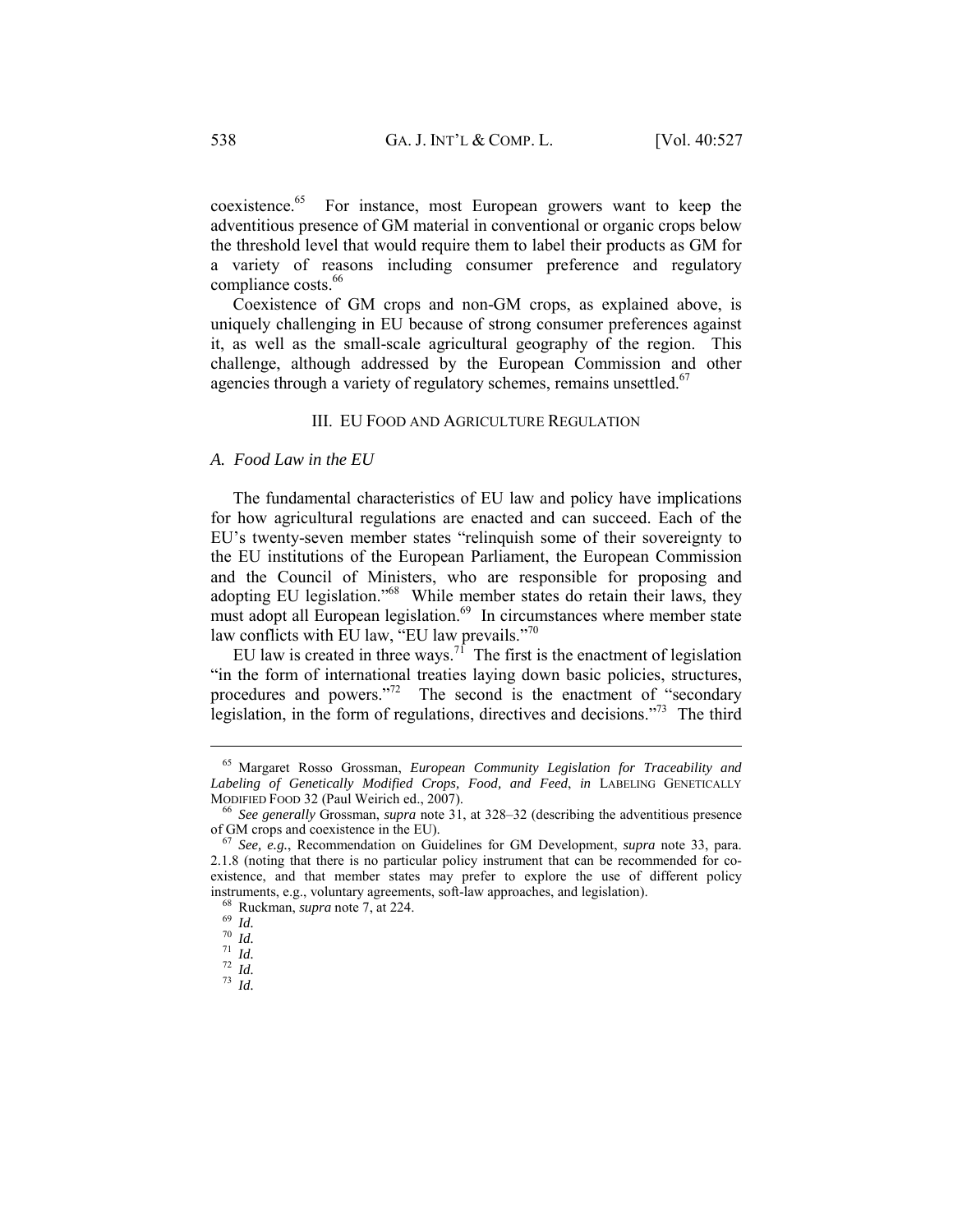is development of case law "produced by the European Court of Justice to resolve disputes in interpretation and application of EU law," which carries legislative force.<sup>74</sup> Secondary legislation, particularly the Novel Foods Regulation<sup>75</sup> and the Food Supplements Directive, has emerged as most relevant to the GM food debate.<sup>76</sup> Timing provisions in regulations and directives are especially critical because "[r]egulations are directly applicable in all Member States from the date they enter force, [but] directives do not apply until implemented in national law."<sup>77</sup>

European member states are individually represented in the European Commission, which is composed of one independent member from each member state and is responsible for administering Parliamentary policies.<sup>78</sup> Within the European Commission, the Commissioner of Health and Consumer Protection and the Standing Committee on the Food Chain and Animal Health are the primary sources for the development of food safety measures.79

In addition to representation on the European Commission, the overarching "principle of institutional autonomy" is an important part of the sovereignty of member states.<sup>80</sup> This principle ensures that EU law does not dictate public sector organization of member states. $81$  Instead, the national legislature of each member state must create a food safety authority in order to meet the state's obligation to comply with EU law. $82$  Most member states delegate this responsibility to a Minister of Agriculture, a Minister of Public Health, an independent food safety authority, or a combination thereof.<sup>83</sup>

The modern landscape of EU food regulations were largely shaped by the Bovine Spongiform Encephalitis (BSE)—or "mad cow" disease—food crisis

<sup>74</sup> *Id.* 75 Regulation 258/97, of the European Parliament and of the Council of 27 January 1997 Concerning Novel Foods and Novel Food Ingredients, 1997 O.J. (L 43) 1 (EC) (establishing a system for the pre-market approval of novel foods, which includes GMOs).

 $^{76}$  Directive 2002/46/EC, of the European Parliament and of the Council of 10 June 2002 on the Approximation of the Laws of Member States Relating to Food Supplements, 2002 O.J. (L

<sup>183) 51 (</sup>EC).<br><sup>77</sup> Ruckman, *supra* note 7, at 224.<br><sup>78</sup> *European Commission*, EUROPA.EU, http://europa.eu/about-eu/institutions-bodies/europe<br>an-commission/index en.htm (last visited Nov. 8, 2011).

<sup>&</sup>lt;sup>79</sup> RAYMOND O'ROURKE, EUROPEAN FOOD LAW 22 (Sweet & Maxwell 2005) (1998). <sup>80</sup> Bernd van der Meulen, *The EU Regulatory Approach to GM Foods*, 16 KAN. J.L. & PUB. POL'Y 286, 289 (2007). 81 *Id.* <sup>82</sup> *Id.* <sup>83</sup> *Id.*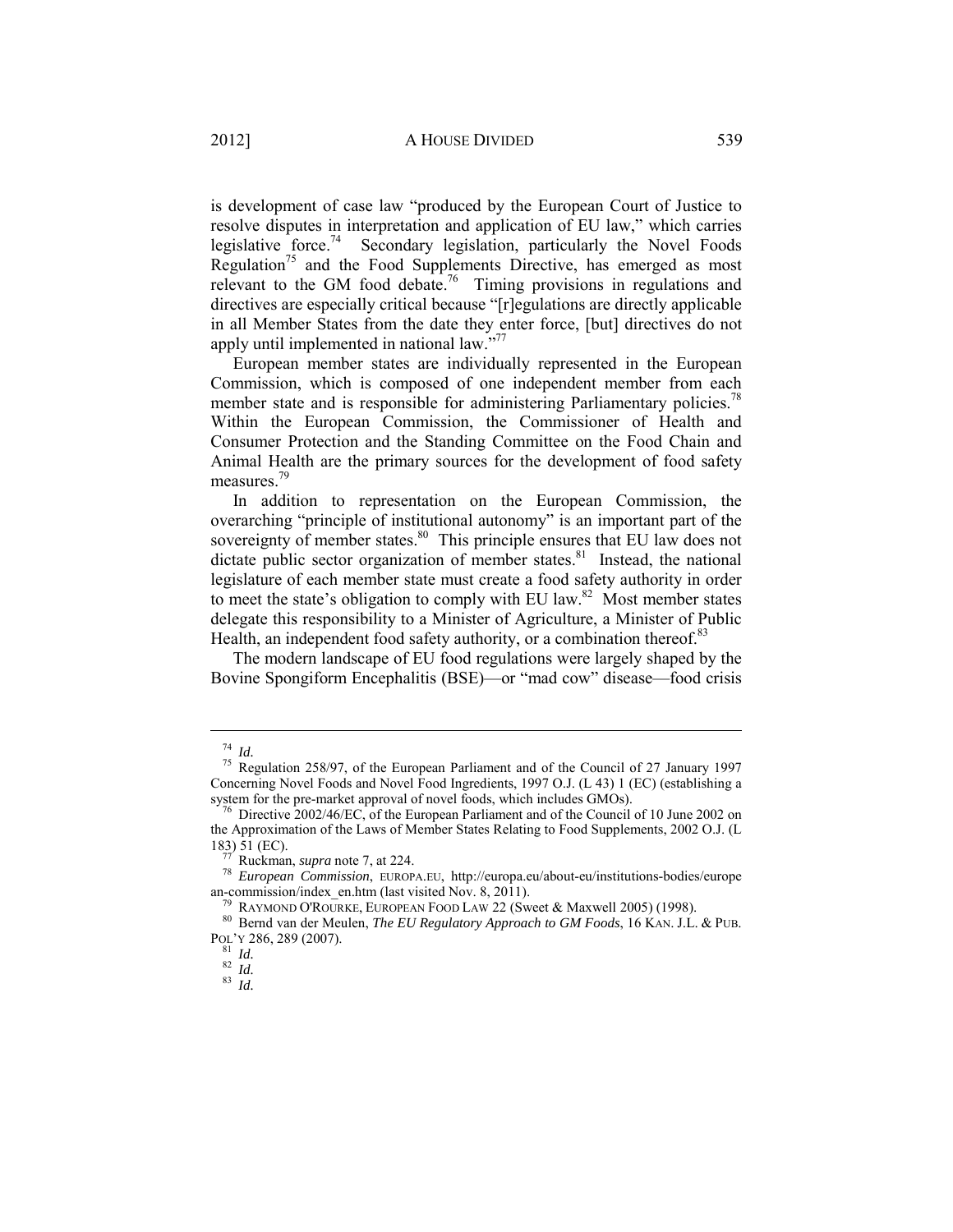in 1996. $84$  While the European Commission was involved in food regulation prior to the outbreak, its original focus was on "removing barriers to trade," while "public health concerns played a minor role."<sup>85</sup> Only after the BSE crisis did food safety emerge as a pressing European community concern.<sup>86</sup> Investigations and resolutions in the aftermath of the crisis signified a "shift to an approach in which economic motives and agricultural policy concerns were no longer dominating issues of public health and consumer confidence."87

In his first speech to Parliament in October 1999, new European Commission President Romano Prodi announced that food safety, and thus consumer confidence in European food, was now a top priority.<sup>88</sup> Prodi emphasized the importance of monitoring "[t]he entire food production chain 'from the plough to the plate,'" citing the need for "a single, coherent body of legislation."89 Importantly, Prodi noted that "[i]n a single market [like the EU] . . . there must be equal protection for all citizens."<sup>90</sup>

Heeding Prodi's call to action, in January 2000 the European Commission published its White Paper on Food Safety which included a proposal for an independent EU food agency.<sup>91</sup> The Commission soon passed a regulation, known as the General Food Law  $(GFL)$ ,<sup>92</sup> creating the European Food Safety Authority (EFSA), and a small team at the Directorate-General Public Health and Consumer Protection set up the Authority.<sup>93</sup>

EFSA's founding regulation states, "the free movement of food and feed within the Community can be achieved only if food and feed safety requirements do not differ significantly from Member State to Member

<sup>84</sup> MARTIJN GROENLEER, THE AUTONOMY OF EUROPEAN UNION AGENCIES 178 (2009).<br><sup>85</sup> *Id.* 86 *Id.* 178–79.<br><sup>87</sup> *Id.* at 179.<br><sup>88</sup> Romano Prodi, President, European Comm'n, Speech Before the European Parliament

<sup>(</sup>Oct. 5, 1999) (transcript available at http://europa.eu/rapid/pressReleasesAction.do?reference = SPEECH/99/121&format=PDF&aged=1&language=EN&guiLanguage=en).

<sup>=</sup>SPEECH/99/121&format=PDF&aged=1&language=EN&guiLanguage=en). 89 *Id.* <sup>90</sup> *Id.* <sup>91</sup> *Commission White Paper on Food Safety*, at 3, COM (1999) 719 final (Jan. 12, 2000), *available at* http://eur-lex.europa.eu/LexUriServ/LexUriServ.do?uri=COM:1999:0719:FIN:EN: PDF. 92 Regulation 178/2002, of the European Parliament and of the Council of 28 January 2002

Laying Down the General Principles and Requirements of Food Law, Establishing the European Food Safety Authority and Laying Down Procedures in Matters of Food Safety, 2002 O.J. (L 31) 1, 1, ch. III (EC) [hereinafter General Food Law]. 93 GROENLEER, *supra* note 84, at 180.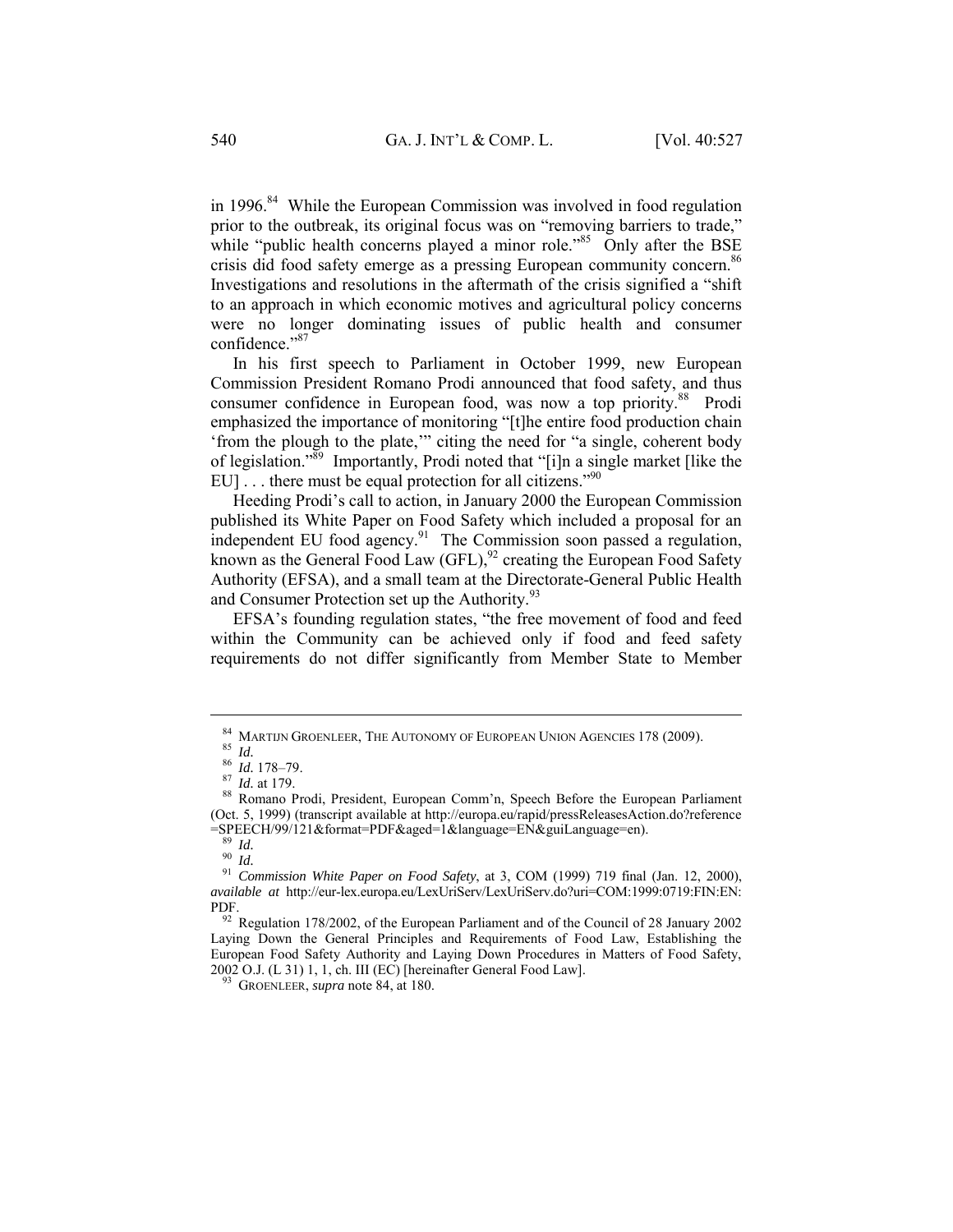State."<sup>94</sup> Therefore, "[i]n order to ensure the safety of food, it is necessary to consider all aspects of the food production chain as a continuum . . . up to and including sale or supply of food to the consumer because each element may have a potential impact on food safety."<sup>95</sup> However, EFSA's role in achieving such harmonization was expressly restricted by the regulation to "the provision of support on scientific matters," requiring the agency to allow the European Community (EC) and member states to develop and implement "food safety standards and trade agreements."<sup>96</sup>

Despite EFSA's limited mandate, the GFL became fundamental to most European food law after its passage in  $2002<sup>97</sup>$  Article 17 of the GFL assigns responsibility for official controls and enforcement of food law to the member states, which includes the duty to monitor and ensure that food business operators are meeting food law requirements.<sup>98</sup> Although the GFL delegates substantial authority to member states, other EU food regulations set certain standards for enforcement and supervision of the states, including requirements for official controls, laboratories, and accreditation.<sup>99</sup>

# *B. Regulation of Genetically Modified Organisms*

European Community directives also govern the contained use of GMOs and their deliberate release.<sup>100</sup> Directive 2001/18 concerns GMO traceability

<sup>94</sup> General Food Law, *supra* note 92, at 1, para. 3.<br>
95 *Id.* at 2, para. 12.<br>
96 *Id.* at 4, para. 39.<br>
97 van der Meulen, *supra* note 80, at 293 ("To avoid confusion, it should be noted that the GFL is not a code encompassing all food legislation; it is, however, fundamental to the majority of [EU] food law.").<br><sup>98</sup> General Food Law, *supra* note 92, art. 17, para. 2. Article 3 of the General Food Law

defines a "food business operator" as any "natural or legal person responsible for ensuring that the requirements of food law are met within the food business under their control." *Id.* art. 3,

See, e.g., Commission Regulation 882/2004, of the European Parliament and of the Council of 29 April 2004 on Official Controls Performed to Ensure the Verification of Compliance with Feed and Food Law, Animal Health and Animal Welfare Rules 2004 O.J. (L 191) 1 (EC); Commission Regulation 854/2004, of the European Parliament and of the Council of 29 April 2004 Laying Down Specific Rules for the Organisation of Official Controls on Products of Animal Origin Intended for Human Consumption 2004 O.J. (L 155) 206.

<sup>&</sup>lt;sup>100</sup> Directive 90/219, of the European Parliament and of the Council of 23 April 1990 on the Contained Use of Genetically Modified Micro-organisms, 1990 O.J. (L 117) 1 (EC) [hereinafter Contained Use Directive]; Deliberate Release of Genetically Modified Organisms, *supra* note 13.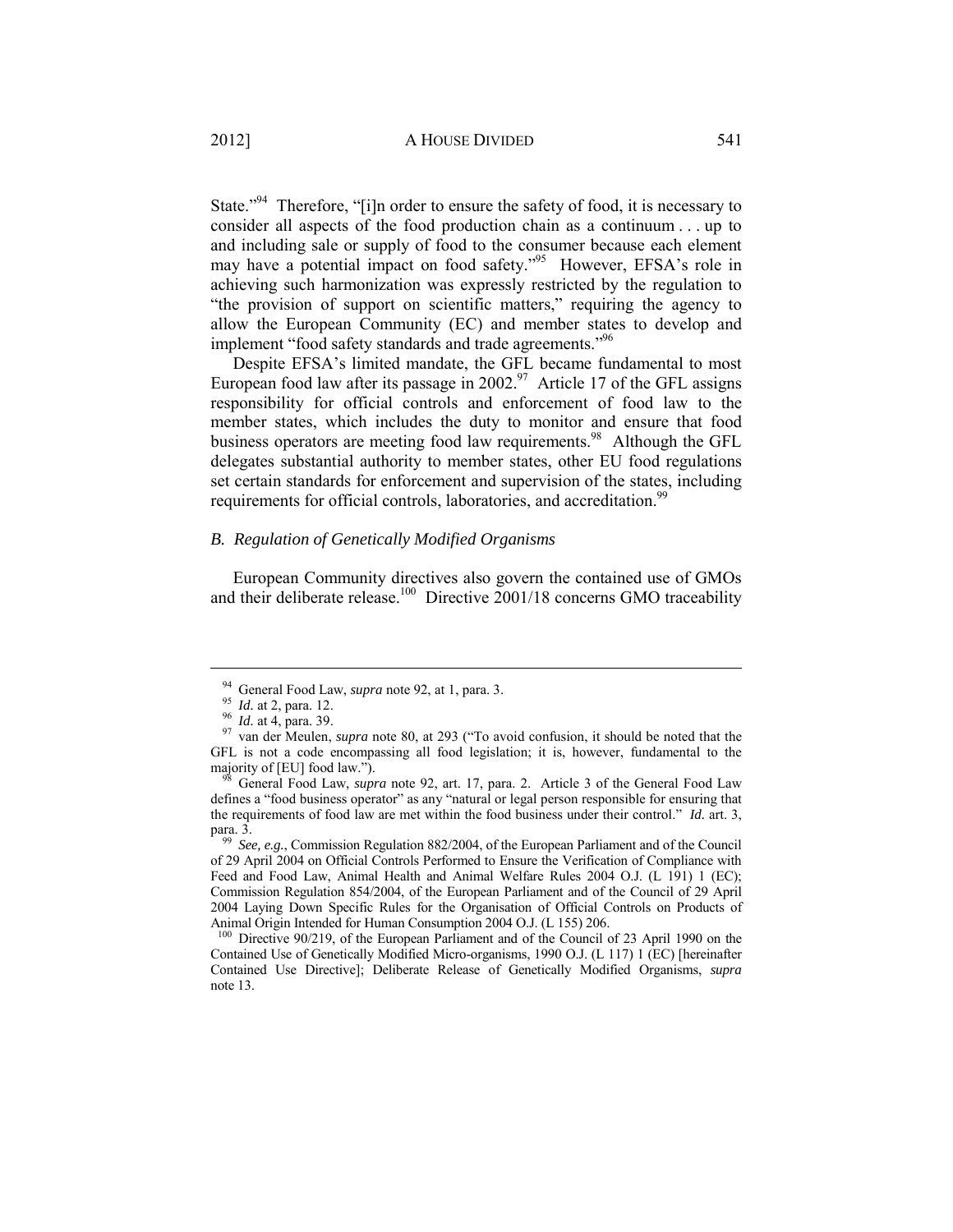and labeling requirements, including the release of GMOs themselves on the market or the release of products that contain GMOs.<sup>101</sup>

Directive 2001/18 requires EU member states to record GM information in registers that include GMO release locations for the requisite field tests as well as a record of GM crops and products that have been approved and placed on the market.<sup>102</sup> This requirement is meant to ensure that GMO locations are known to the public so that the potential environmental effects, including nearby crop contamination, can be monitored.<sup>103</sup>

Under Directive 2001/18 the GMO approval process begins at the member state level with the state's chosen authority—the Department of Agriculture, for example—receiving information about the GMO, including an environmental risk assessment.<sup>104</sup> The process becomes multilateral and cooperative at the next stage; the state authority sends the information and its report to the European Commission and to other member state regulatory bodies who may object the GMO approval if they so choose.<sup>105</sup> If all issues are resolved at this stage, the authority of the member state that compiled the initial GMO report must give written consent for the use of the GMO on the market.<sup>106</sup> Consent is valid "for a maximum period of ten years," but consent can be renewed."<sup>107</sup>

If a member state or the Commission maintains an objection to approval, the appropriate scientific committee must be consulted.108 If a scientific committee approves the GMO, the Commission then follows a regulatory procedure to give consent to placing the GMO on the market, first requiring approval from a committee made up of member state representatives.<sup>109</sup> If the member state committee agrees with the scientific committee, the Commission grants consent.<sup>110</sup> If the member state committee disagrees, the Commission works with Parliament and the Council to obtain consent.<sup>111</sup>

 $\overline{a}$ 

<sup>111</sup> *Id.*

<sup>&</sup>lt;sup>101</sup> Deliberate Release of Genetically Modified Organisms, *supra* note 13, pt. C.<br><sup>102</sup> *Id.* art. 31.<br><sup>103</sup> *Id. Id.* art. 13.<br><sup>104</sup> *Id.* arts. 14 (2)–(3), 15(1).<br><sup>105</sup> *Id.* arts. 14 (2)–(3), 15(1).<br><sup>106</sup> *Id.* art et de la Pêche, 2000 E.C.R. I-1651, para. 7(2) (holding that when no objections are raised, the competent authority must give consent to the petitioner seeking release of the GMO).

<sup>&</sup>lt;sup>107</sup> Deliberate Release of Genetically Modified Organisms, *supra* note 13, arts. 15(4), 17.<br><sup>108</sup> *Id.* art. 28(1).<br><sup>109</sup> *Id.* art. 15.<br><sup>110</sup> Directive 90/220, of 23 April 1990 on the Deliberate Release into the Enviro

Genetically Modified Organisms, 1990 O.J. (L 117) 15, art. 21.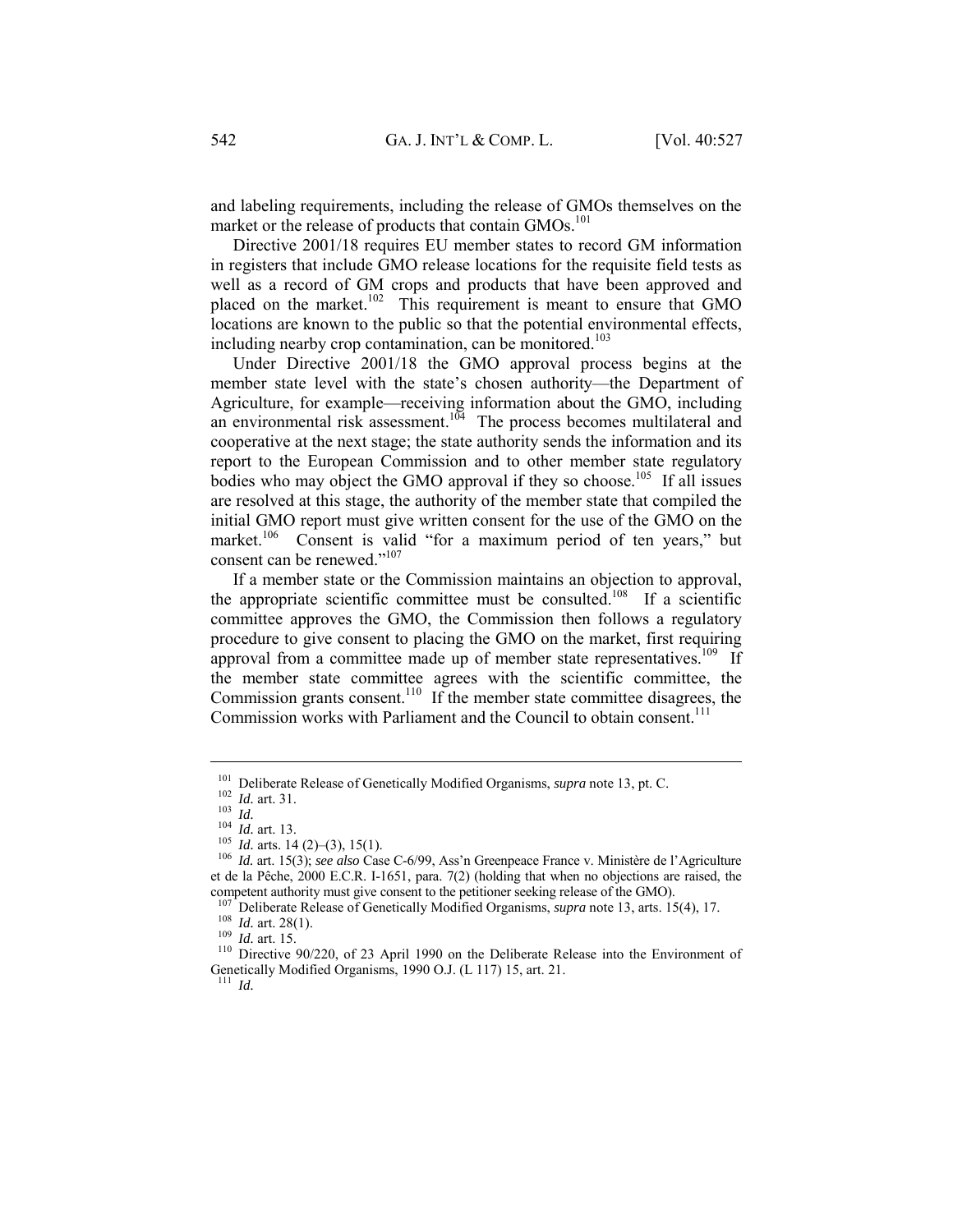A safeguard clause in Directive 2001/18 protects member states' discretion to restrict or prohibit cultivation of GMOs in their territories, even if the European Council and Parliament approve the  $GMO<sup>112</sup>$  This clause is central to the controversial actions of a number of member states who have attempted to ban GMOs within their borders.<sup>113</sup> Under this clause, a state can restrict use or sale of a GMO if the state has new information showing that the GMO poses a risk to human health or the environment.<sup>114</sup>

An additional member state loophole is found in Article 95(5) of the European Community Treaty. This Article allows member states to introduce their own provisions even after adopting a Council or Commission approval measure "based on new scientific evidence relating to the protection of the environment . . . on grounds of a problem *specific to that Member State* arising after the adoption of the harmonisation measure.<sup>"115</sup>

In 2008, the European Commission set up the European Coexistence Bureau  $(ECoB)^{116}$  to "develop technical reference documents for best practices to achieve coexistence."117 At the time of this writing, the ECoB has published a "best practices" report for maize crop production, and similar reports for other crops are expected to follow.<sup>118</sup>

On July 13, 2010, the Commission issued a dramatic set of new guidelines for GM and conventional crop coexistence (Commission GM Guidelines).<sup>119</sup> Before these guidelines were issued, the standard rules allowed GM-free zones only on the basis of voluntary agreements between

<sup>&</sup>lt;sup>112</sup> Deliberate Release of Genetically Modified Organisms, *supra* note 13, art. 23.<br><sup>113</sup> *Rules on GMOs in the EU – Ban on GMOs Cultivation*, EUROPA.EU, http://ec.europa.eu/ food/food/biotechnology/gmo\_ban\_cultivation\_en.htm (last visited Nov. 9, 2011) (noting that Austria, France, Germany, Greece, Hungary, and Luxembourg apply safeguard clauses on GMO events).<br><sup>114</sup> Deliberate Release of Genetically Modified Organisms, *supra* note 13, art. 23(1).

<sup>&</sup>lt;sup>115</sup> Consolidated Version of the Treaty Establishing the European Community, art. 95(5), Dec. 29, 2006, 2006 O.J. (C 321E) 1 (emphasis added).

<sup>116</sup> *See The European Coexistence Bureau*, EUROPA.EU, http://ecob.jrc.ec.europa.eu/ (last visited Nov. 9, 2011) ("The European Coexistence Bureau [was] established jointly by the Directorate General for Agriculture and Rural Development and the Joint Research Centre (JRC) of the European Commission at the JRC's Institute for Prospective Technological Studies (IPTS), Seville, Spain.").

<sup>117</sup> *Coexistence of Genetically Modified Crops with Conventional and Organic Agriculture*, EUROPA.EU, http://ec.europa.eu/agriculture/gmo/coexistence/index\_en.html (last updated Oct. 31, 2010).

<sup>&</sup>lt;sup>118</sup> MARTA CZARNAK-KLOS & EMILIO RODRÍGUEZ-CEREZO, EUROPEAN COEXISTENCE BUREAU, BEST PRACTICE DOCUMENTS FOR COEXISTENCE OF GENETICALLY MODIFIED CROPS WITH CONVENTIONAL AND ORGANIC FARMING (2010), *available at* http://ecob.jrc.ec.europa.eu/docum ents/Maize.pdf.

<sup>119</sup> Commission GM Guidelines, *supra* note 9.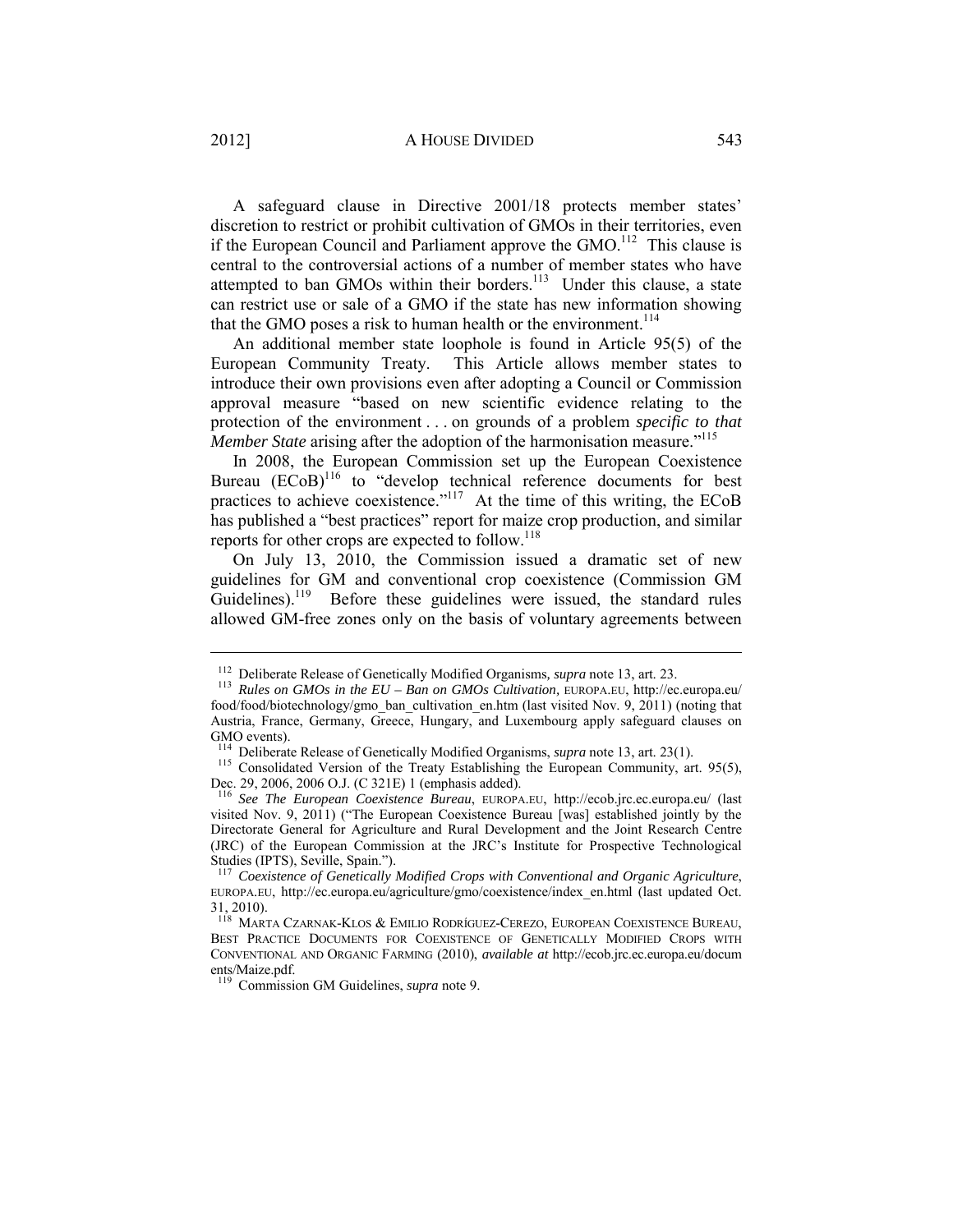growers, or through exceptions to European Commission guidelines due to environmental risk assessment challenges.<sup>120</sup> The Commission GM Guidelines drastically changed the definition of contamination. Until 2010, a threshold value of 0.9% was regarded as the minimum amount for economic damage because breaching that threshold required labeling as GM material.<sup>121</sup> In contrast, a showing of virtually any GM content can be regarded as an economic loss under the new guidelines.<sup>122</sup>

Under the Commission GM Guidelines, member states are "obligated to regulate the cultivation of genetically modified plants through suitable specifications in such a way that different agricultural systems with or without gene technology can exist side by side in a sustainable manner."<sup>123</sup> According to the Commission, the economic harm of GMO entry into the conventional crop system has gone beyond the damages of crop  $contamination.<sup>124</sup>$  Growers and suppliers have also incurred significant production costs in separating GM from non-GM products.<sup>125</sup>

The Commission GM Guidelines was also motivated by the aforementioned disparity in member state standards for GM regulation and planning.<sup>126</sup> Importantly, the guidelines allow states to designate GM-free zones.<sup>127</sup> Previously, regulatory GM cultivation bans had been repeatedly declared invalid by the European Court of Justice.<sup>128</sup>

The Commission GM Guidelines issued in 2010 are the first step toward implementing changes to the European policy on gene technology announced in  $2009$ <sup>129</sup> According to the Commission GM Guidelines, the necessary next step is to ensure that regulations for EU GM releases are modified so that approval of GM plants can be considered on grounds other than health and environmental risks.<sup>130</sup> While the Commission calls for new While the Commission calls for new considerations, it also voiced its concern that "[t]he centralised EU approval

<sup>&</sup>lt;sup>120</sup> *New Coexistence*, *supra* note 10.<br><sup>121</sup> Commission GM Guidelines, *supra* note 9, Annex § 1.1.<br><sup>122</sup> *See id.* ("[T]he potential loss of income for producers of particular agriculture products such as organic products is not necessarily limited to exceeding the labelling threshold set out in EU legislation at 0,9 %. In certain cases, . . . the presence of traces of GMOs in particular food crops—even at a level below 0,9 %—may cause economic damages to operators who would wish to market them as non-containing GMOs.").<br><sup>123</sup> New Coexistence, supra note 10.

<sup>&</sup>lt;sup>124</sup> Commission GM Guidelines, *supra* note 9, Annex § 1.1.<br><sup>125</sup> *New Coexistence, supra* note 10.<br><sup>126</sup> *Id.*<br><sup>127</sup> Commission GM Guidelines, *supra* note 9, Annex § 2.4.<br><sup>128</sup> *New Coexistence, supra* note 10.<br><sup>129</sup>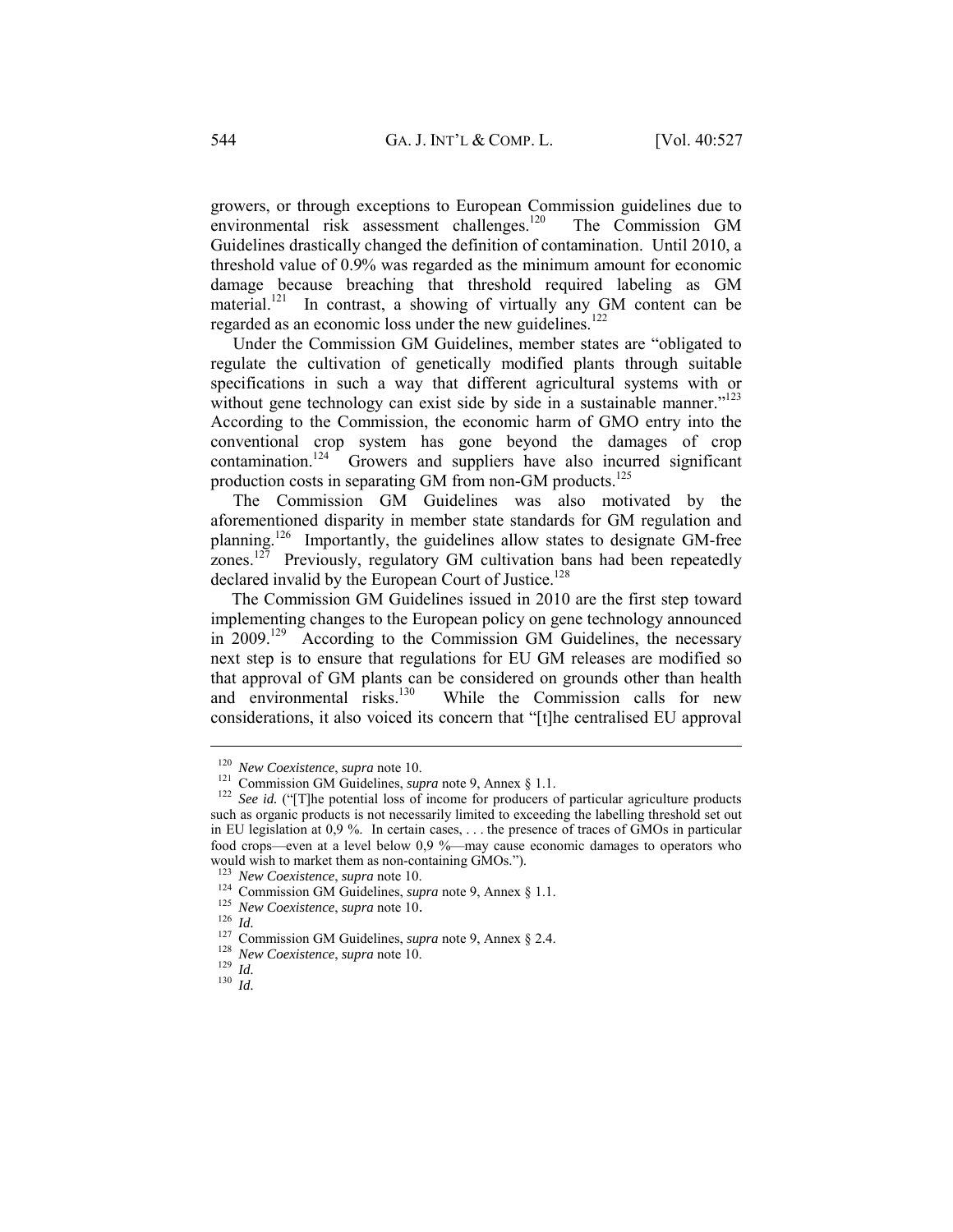system based on the scientific evaluation of health and environmental risks through the European Food Safety Authority (EFSA) should be maintained."<sup>131</sup> Whether this scheme of centralized approval combined with decentralized enforcement enables effective regulation of GMOs remains to be seen.

# IV. THE ESCALATING CONFLICT

As described in Part II, EU member states enjoy a certain degree of leeway as they interpret regulation of GMOs, and if the Commission GM Guidelines are sanctioned member states will have even more discretion. Under the current regime, states may accept EU regulations with conditions and stipulations, and each member state assigns a national authority to monitor GMOs.<sup>132</sup> Though GM crop cultivation is technically authorized throughout the EU, the extent of acceptance varies among member states and their populations.<sup>133</sup>

Some states are vehemently opposed to genetic modification and biotechnology, while others are open to the potential opportunities for technological advancement and economic benefit.<sup>134</sup> There are several states whose policies and actions illustrate some of the most important conflicts and potential solutions for the coexistence of GM, conventional, and organic crops.135 A discussion of the following member states also illustrates the most likely developments across the continent if the Commission GM Guidelines are sanctioned and integrated into national laws at the member state level. States are likely to follow and expand upon their present course of action as the new guidelines take effect.

The first example is Austria, where the public is "hostile to agricultural biotechnology."<sup>136</sup> Austrian regulations currently mirror the state's popular opinion and ban several GMOs that were approved as safe at the European level.137 The national GMO ban has been challenged by the European Commission three times, and in a "stinging rebuff" to EU executive power, it

<sup>131</sup> *Id. Country Reports, supra* note 15, at 1.<br>
<sup>133</sup> *Id. Isa Id. See, e.g.*, Nelson, *supra* note 20, at 1371–72 (discussing varying reactions of the American and English populations to GMOs).

<sup>135</sup> *See generally Country Reports*, *supra* note 15 (highlighting various laws of EU member states regarding GMOs).

<sup>136</sup> Helge Torgersen & Franz Seifert, *Austria: Precautionary Blockage of Agricultural* 

<sup>&</sup>lt;sup>137</sup> Country Reports, *supra* note 15, at 1.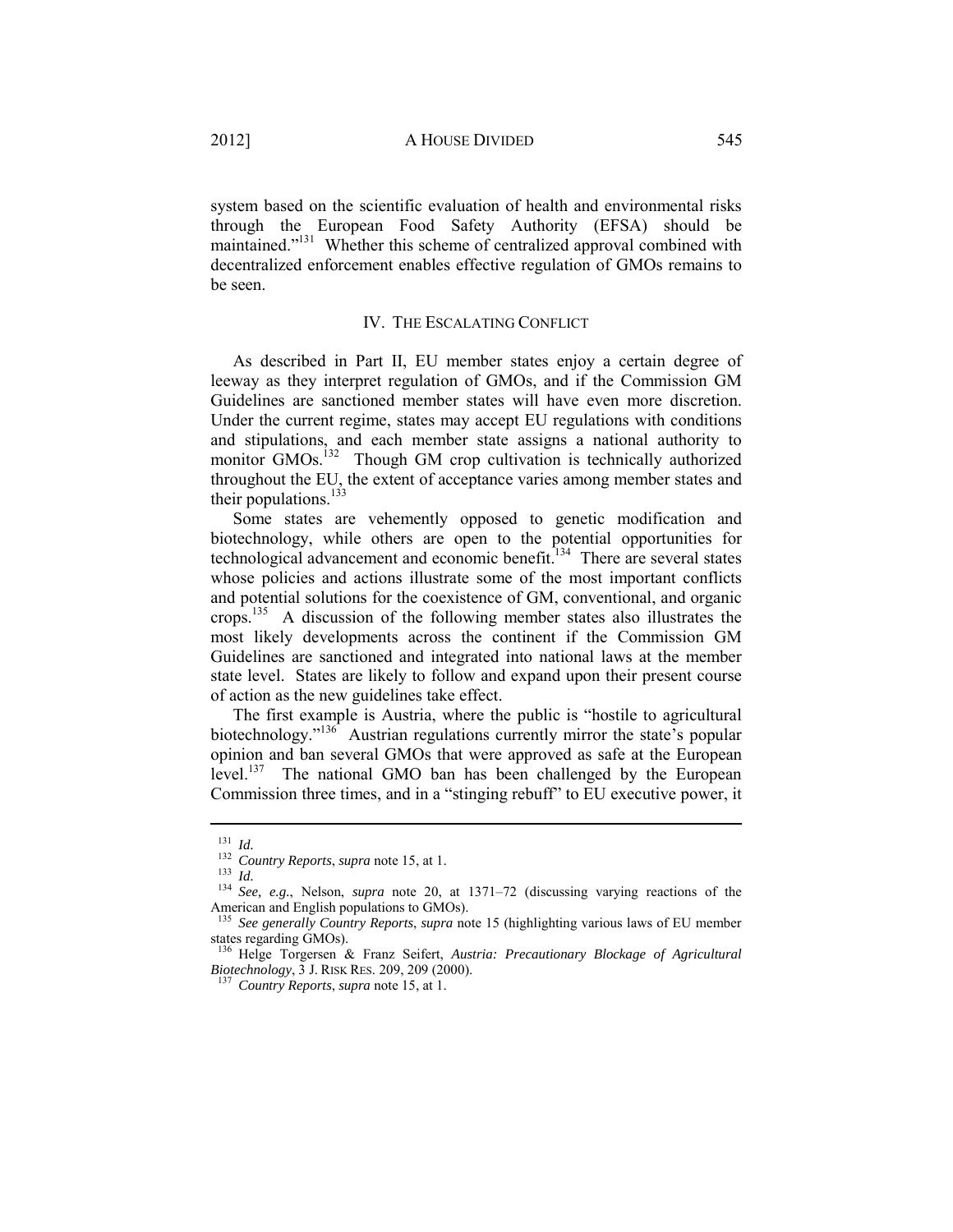has consistently been upheld.<sup>138</sup> At an EU vote on whether to force Vienna and Budapest to end their GM crop bans, at least twenty-one of the bloc's twenty-seven member states voted against the measure, reaffirming the "sovereign right" of Austria and Hungary to prohibit GM cultivation.<sup>139</sup> Austria is now "the only remaining country cited in the World Trade Organization case filed against the European Commission by major GM crop growers Argentina, Canada and the United States that still applies bans on specific GM products." $140$ 

Because no GM crops are currently cultivated in Austria, coexistence regulations are unnecessary in practice.<sup>141</sup> However most of Austria's provinces have passed regulatory guidelines for coexistence.<sup>142</sup> These guidelines, along with those of other EU member states, are useful in analyzing best practices, current innovation, and potential solutions for Europe as a whole.

The Austrian Genetic Engineering Act stipulates that coexistence regulations must "safeguard organic and conventional farming methods."<sup>143</sup> This overall goal is accomplished by state-level regulations, which generally utilize a set of common requirements, such as buffer zones between crops and information sharing among farmers.<sup>144</sup> Austrian provincial regulations provide that "each farmer who wishes to cultivate GMOs is subject to an official (registration or authorisation) procedure," in which "authorities may impose conditions for, or prohibit, cultivation."<sup>145</sup> Neighboring farmers are also named as parties to any registration or authorization procedure, to ensure that all affected parties are involved.<sup>146</sup>

Under provincial regulations, conventional and organic farms in Austria are entitled to compensation for "significant adverse effects" that result from

<sup>&</sup>lt;sup>138</sup> Pete Harrison, *EU Upholds Austria, Hungary Right to Ban GM Crops*, REUTERS (Mar. 2, 2009), http://www.reuters.com/article/idUSTRE5212OL20090302.<br>
<sup>139</sup> Id.

<sup>139</sup> *Id.* <sup>140</sup> *Id.*<sup>141</sup> *Country Reports*, *supra* note 15, at 1–2. 142 *Id.* at 1. 143 *National Regulations on Coexistence: Austria*, GMO SAFETY (Apr. 11, 2006), http:// www.gmo-safety.eu/coexistence/419.austria.html.

<sup>&</sup>lt;sup>144</sup> See id. ("The elaboration of detailed coexistence rules lies within the competence of the federal provinces. The pioneer was the province of Carinthia with its Genetic Engineering Provision law. This was followed by similar laws in Vienna, Lower Austria, Salzburg, Burgenland, Tyrol and Styria . . . .").

*National Strategy Regarding Co-Existence, ASS'N AUSTRIAN CATTLE BREEDERS (ZAR),* http://www.zar.at/article/articleview/37228/1/5838/ (Feb. 28, 2006).

*Id.*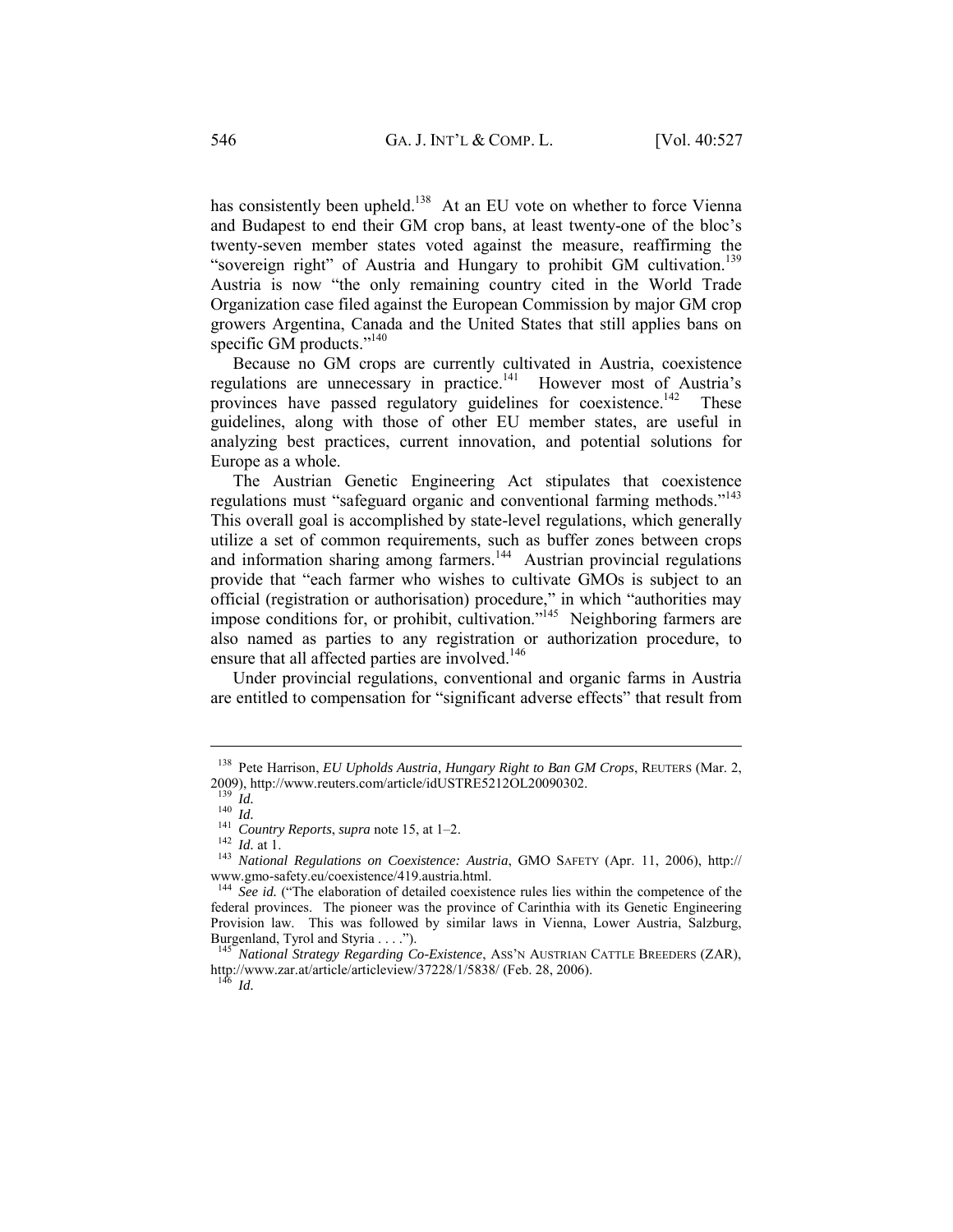GMO contamination.<sup>147</sup> Such adverse effects can include a resulting inability to sell their harvest, or an inability to sell it as planned.<sup>148</sup> Injunctive relief is also available if a neighboring farmer is responsible for the harm.<sup>149</sup> After a demand for compensation because of significant adverse effects caused by GMOs has been filed, the claim may only be rejected if the farmer using GMO crops is able to prove that his actions did not cause the contamination.<sup>150</sup> This is effectively a guilty until proven innocent standard; however, parties must attempt to reach settlement through arbitration before any legal action can be taken.<sup>151</sup>

Much like Austria, the German public is generally opposed to the cultivation of GM crops.<sup>152</sup> However, many German politicians support biotechnology because of its potential contributions to national economic growth.153 Despite GMO economic potential, commercial production of GM maize in Germany did not begin until 2004 and in 2005 it accounted for a mere  $0.1\%$  of the country's total maize production.<sup>154</sup> The tension between the German government's efforts to cautiously allow contained GM crop cultivation and resistance by some members of the militantly anti-GM environmentalist population provides a snapshot of the worst-case scenario for poorly implemented policies. For example, a public register in Germany maps out the location of every farm cultivating GM crops, prompting some environmental activists to easily find and destroy the GM crops.<sup>155</sup>

Germany has established a strict liability standard for GM material contamination, unlike Austria's fault-based system, which is even more "likely to discourage German producers from planting GM crops."<sup>156</sup> Farmers growing GM plants are liable for economic losses incurred by neighboring farms due to unwanted contamination regardless of whether or not a direct connection between their actions and the harm can be shown.<sup>157</sup> If a neighboring conventional or organic farmer discovers levels of GM

<sup>&</sup>lt;sup>147</sup> National Regulations on Coexistence: Austria, supra note 143.<br>
<sup>148</sup> Id.<br>
<sup>149</sup> Id.<br>
<sup>150</sup> Id.<br>
<sup>151</sup> Id.<br>
<sup>151</sup> Id.<br>
<sup>152</sup> Country Reports, supra note 15, at 3.<br>
<sup>153</sup> Id.<br>
<sup>152</sup> Id.<br>
<sup>153</sup> Id.<br>
<sup>154</sup> Id.<br>
<sup>154</sup> Id (Jan. 29, 2008), http://www.foodnavigator.com/Legislation/Germany-enables-easier-GM-cultiv ation.<br><sup>156</sup> Grossman, *supra* note 65, at 51.

<sup>&</sup>lt;sup>157</sup> Country Reports, *supra* note 15, at 4.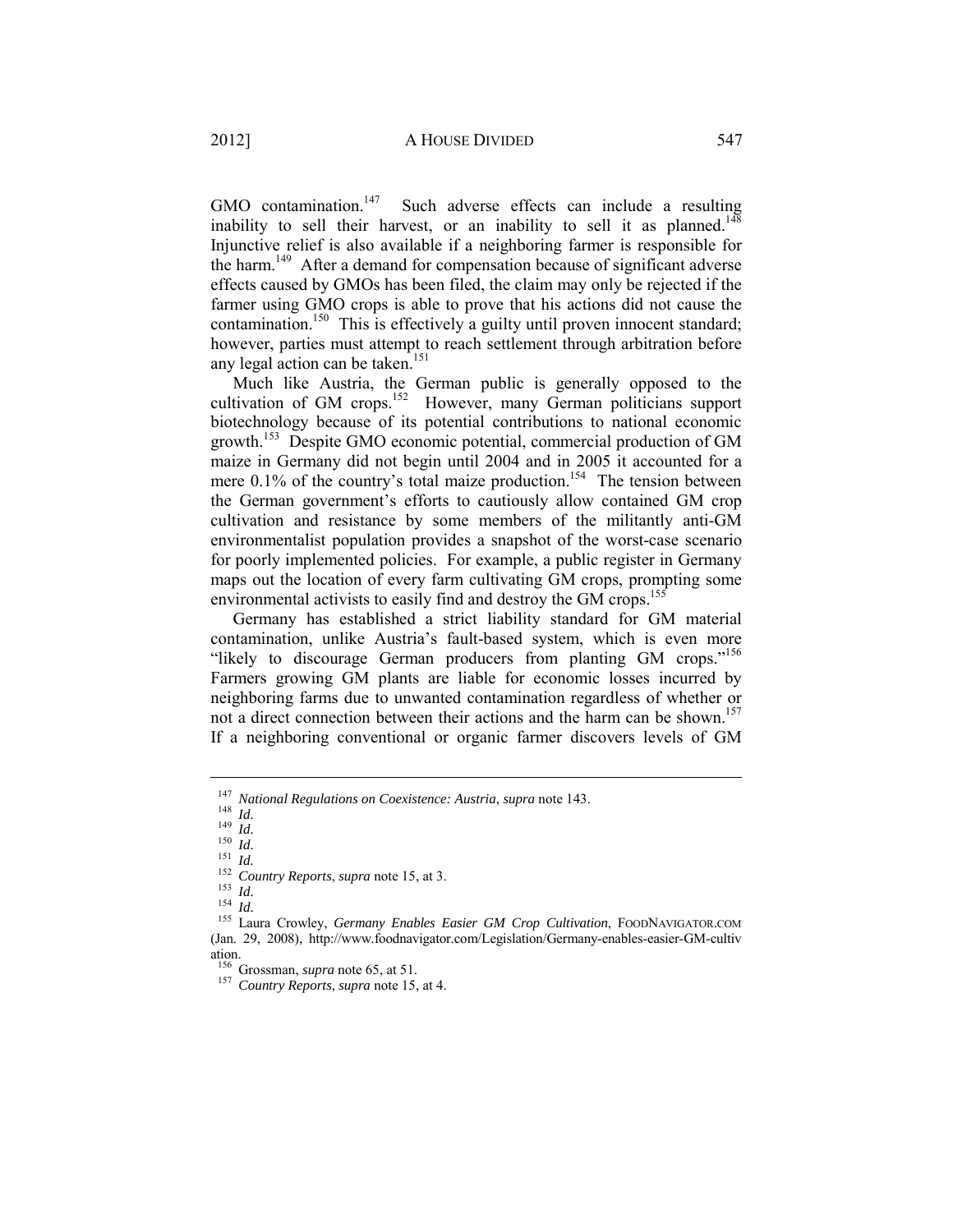material that exceed the 0.9% labeling threshold, an "economic loss" exists.<sup>158</sup> Liability attaches even if the GM farmer followed the codes of agricultural practices recommended by government regulation to prevent adventitious presence.<sup>159</sup>

In another example, in 2004, the Netherlands became the first country in the EU to publish legal coexistence guidelines.<sup>160</sup> The van Dijk committee, charged with authoring GMO regulations, brokered a cooperative agreement between conventional and organic farmers, seed producers, and chain organizations governing crop coexistence.161 The Dutch regulations that resulted were noticeably more amiable toward GM growers than those passed in Austria and Germany. For instance, Dutch GM crop farmers must inform neighboring farmers of their plans to produce GM crops by January 31 of each growing year.<sup>162</sup> Any farmers who are planning to produce GMfree crops must then inform neighboring GM farmers of their intent to do so within two weeks of that date.<sup>163</sup> Specific codes of practice, including minimum segregation distances, must be followed by GM farmers to avoid mixing GM with non-GM crops.<sup>164</sup> Minimum separation distances are in place for potatoes, sugar beet, and maize, and vary depending on whether a GM field neighbors a conventional or organic field.<sup>165</sup>

In regard to crop contamination liability, farmers' liability under Dutch law differs from both the Austrian fault standard and the German strict liability standard. Dutch GMO growers are automatically exempt from claims of GMO-related economic losses, as long as the accused grower followed coexistence regulations.<sup>166</sup> Farmers with neighbors who followed regulations but still caused contamination are compensated from a national fund, to which "[s]eed growers, breeders, farmers (including organic farmers) and processors all contribute."<sup>167</sup>

<sup>&</sup>lt;sup>158</sup> *Id.*<br><sup>159</sup> *Id.*<br><sup>160</sup> *Id.* at 7.<br><sup>161</sup> *Id.*<br><sup>162</sup> National Coexistence Rules: The Netherlands, GMO SAFETY (Nov. 24, 2008), http://www. gmo-safety.eu/coexistence/418.netherlands.html.<br> $^{163}$   $_{Id}$ 

<sup>&</sup>lt;sup>164</sup> *Country Reports, supra* note 15, at 7.<br><sup>165</sup> *Id.* at 8 ("For GM fields adjacent to conventional fields, the separation distances are 3 metres for potatoes, 1.5 metres for sugar beet, and 25 metres for maize. If the GM field is adjacent to a field with an [sic] certified GM-free crop (as is the case for organic farming), the minimum separation distances increase to 10 metres for potatoes, 3 metres for sugar beet, and 250 metres for maize.").<br><sup>166</sup> National Coexistence Rules: The Netherlands, supra note 162.

<sup>&</sup>lt;sup>167</sup> *Id.* The Dutch Government will contribute to the compensation fund during the initial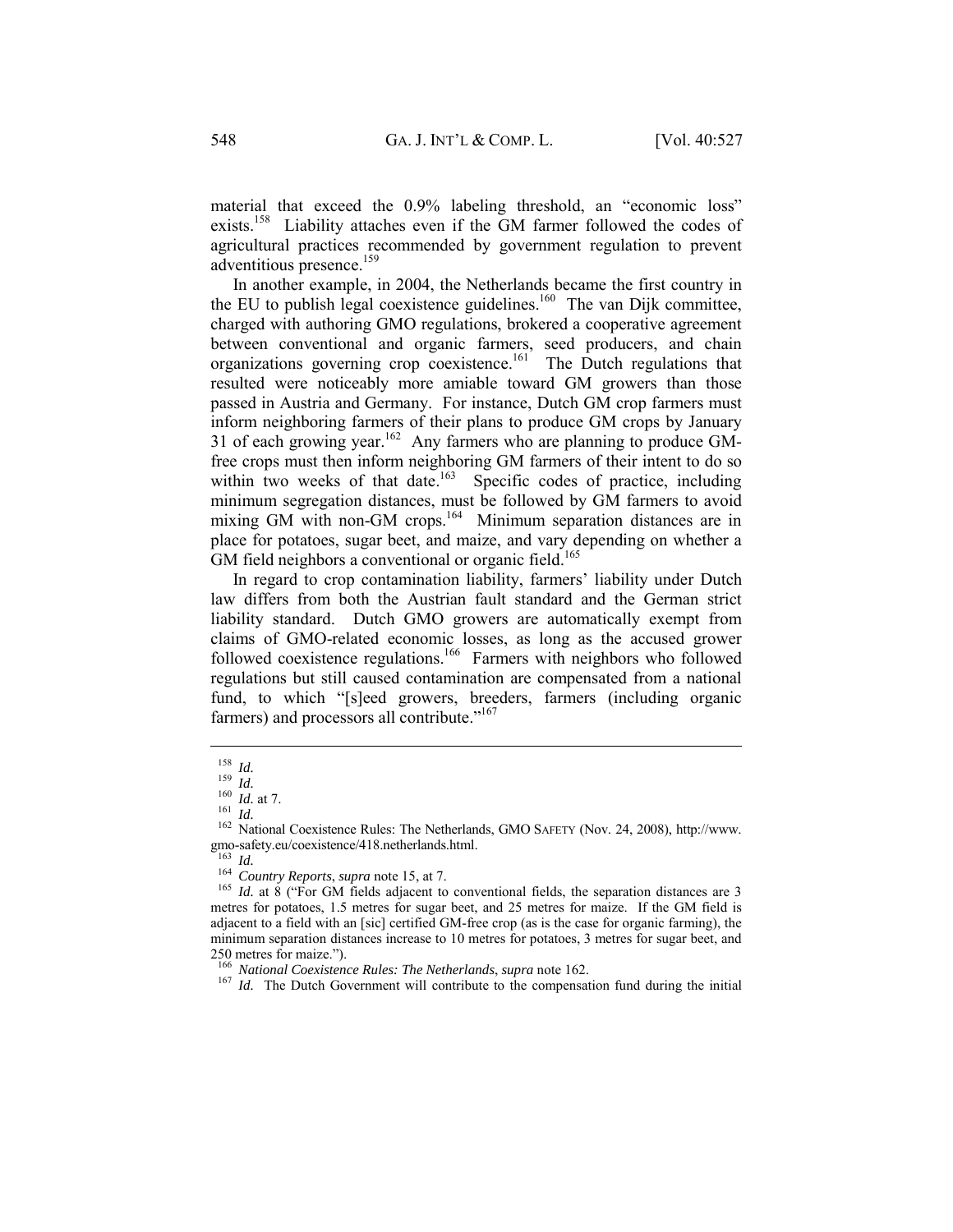# 2012] A HOUSE DIVIDED 549

In contrast, "Spain is arguably the most enthusiastic adopter of GM agriculture in the EU, allowing the cultivation of GM crops without a complete regulation regime."<sup>168</sup> In fact, GM maize has been commercially grown in Spain since 1998, when it became the first member state to allow GM cultivation.<sup>169</sup> Coexistence rules have not yet been formally adopted, however, due to ongoing disputes between the Spanish Ministry of Agriculture and the Ministry of Environment, which are each under pressure from divergent advocacy groups.170 Until regulations are adopted, growers must simply follow seed company guidelines together with some specific regulations, such as the Draft Royal Law on Coexistence.<sup>171</sup> There are, however, "no compulsory training courses, no specific liability rules and 50- [meter] isolation distances are standard."<sup>172</sup> Furthermore, while Spanish regulations do not currently enforce GM-free zones, "market forces have created region-by-region segregation" of GM crop cultivation in Spain.<sup>173</sup> In highly productive Spanish regions, such as Aragon and Catalonia, between 42% and 55% of corn grown is genetically modified.174 Meanwhile, other regions such as Asturias and the Basque Country have declared themselves  $GM$ -free.<sup>175</sup>

The Spanish Ministry of Agriculture and the Ministry of Environment are attempting to enact regulations to better allow farmers to choose whether to produce organic, conventional or genetically modified crops."<sup>176</sup> Regulations are in place with specific coexistence provisions that govern the cultivation of maize in Spain.<sup>17</sup>

Like Spain, the UK government is not opposed to cultivating GM crops, but it has taken an initially cautious approach.<sup>178</sup> The UK government policy on GM crops was set forth in a Parliamentary statement issued in March

phase of the coexistence regulation. *Id.* <sup>168</sup> Koreen Ramessar et al., *Going to Ridiculous Lengths—European Coexistence Regulations for GM Crops*, 28 NATURE BIOTECHNOLOGY 133, 135 (2010).

<sup>&</sup>lt;sup>169</sup> Country Reports, supra note 15, at 8.<br><sup>170</sup> Ramessar et al., *supra* note 168, at 135.<br><sup>171</sup> The Spanish Government has the Government published a second version of the draft Royal Decree which regulates GM and non-GM crop coexistence, but it has not yet been notified to the EU. The draft is available in Spanish at http://www.agrodigital.com/images/ogm.pdf.  $172$  Ramessar et al., *supra* note 168, at 135.

<sup>173</sup> *Id.*<br>
173 *Id.*<br>
175 *Id.*<br>
176 *Country Reports, supra* note 15, at 9.<br>
177 *Id.*<br>
178 *Id.* at 10.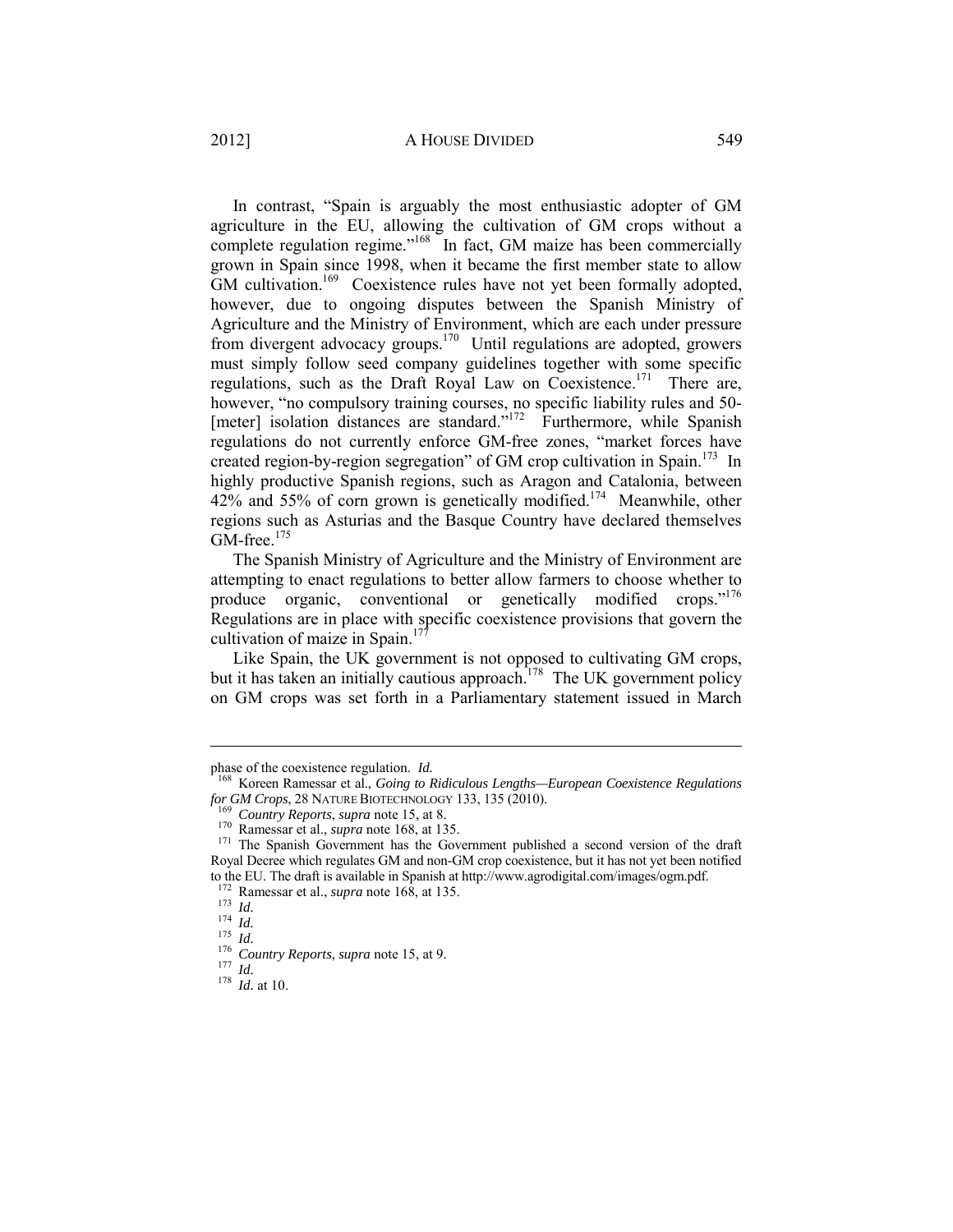$2004$ <sup>179</sup> While the UK government has "concluded that there is no scientific case for a blanket ban on the cultivation of GM crops," it maintains that "proposed uses need to be assessed for safety on a case-by-case basis," and will "only agree to the commercial release of a GM crop if the evidence shows that it does not pose an unacceptable risk to human health and the environment."<sup>180</sup> Nonetheless, there has been no commercial cultivation of GM crops in the UK as of January  $2010^{181}$ 

In 2006, the UK Department for Environment, Food and Rural Affairs (DEFRA) issued a consultation paper on proposed coexistence policy for England, and received more than  $11,000$  responses from the public.<sup>182</sup> The consultation paper proposed GM farmers should observe statutory crop separation distances to minimize GM cross-pollination and be required to notify neighboring farmers of their intention to cultivate a GM crop if land was within a specified distance.<sup>183</sup> DEFRA's consultation paper also sought views on

whether special coexistence rules should apply in relation to organic production; options for maintaining the economic position of non-GM farmers if they have a crop with an unwanted GM presence above the EU 0.9% labelling threshold; the pros and cons of establishing a public register giving the precise location of all commercial GM crops; and possible guidance to farmers who may be interested in creating voluntary GM-free zones.<sup>184</sup>

Most of the responses DEFRA received (approximately 80%) were printed forms or petitions from campaigns against the release of GM crops.185 For senders of the form letters, the principal concern was that the DEFRA proposals should not institute a 0.9% threshold for GMOs, but instead should attempt to prevent any GM presence whatsoever in

 $\overline{a}$ 

 $\frac{184}{185}$  *Id.* at 2.

<sup>&</sup>lt;sup>179</sup> *Archive: Genetically Modified (GM) Crops*, DEP'T FOR ENV'T, FOOD & RURAL AFF., http://<br>archive.defra.gov.uk/environment/quality/gm/crops/ (last modified Jan. 11, 2010).

archive.defra.gov.uk/environment/auto-crops/ (a) and *Id.* 181 *Id.* 182 *Id.* 183 *Id.* 183 Dep't for Env't, Food & Rural Aff., Summary of Responses to Defra CONSULTATION PAPER ON PROPOSALS FOR MANAGING THE COEXISTENCE OF GM, CONVENTIONAL AND ORGANIC CROPS 1 (2007), *available at* http://archive.defra.gov.uk/enviro nment/quality/gm/crops/documents/gmcoexist-consultresponses-summary.pdf.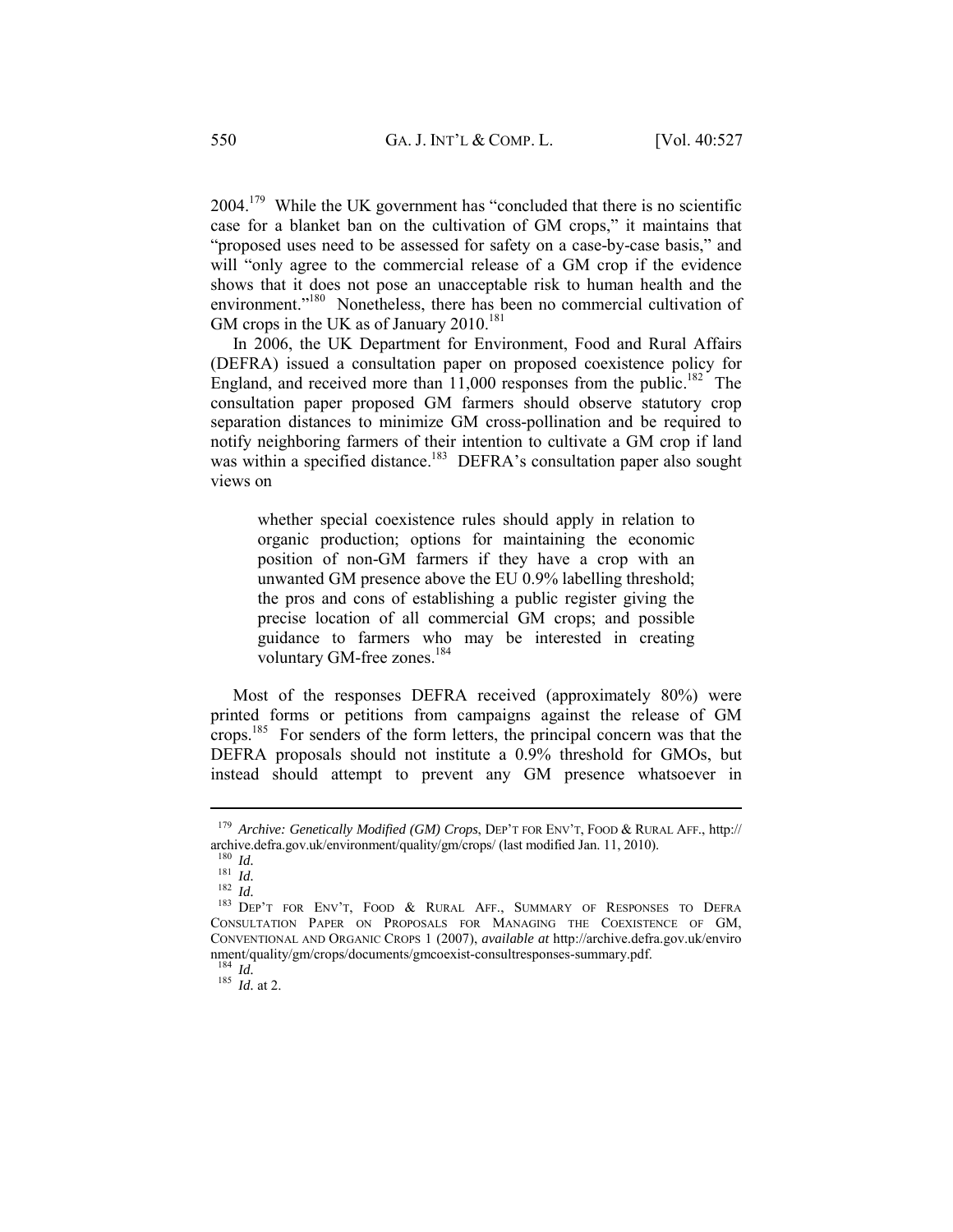conventional and organic crops.<sup>186</sup> The public responses that were not form letters either expressed a general opposition to GM crops (about 1,370 in total), or centered on the perceived threat to organic farming (about 390 in total).<sup>187</sup> The UK has yet to publish official regulations on coexistence, but the UK has acknowledged the need to address GMO issues domestically in light of the EU GMO regulatory framework.<sup>188</sup>

The aforementioned differences in member state GMO policies will likely be exacerbated if the July 2010 Commission GM Guidelines are sanctioned.<sup>189</sup> Moreover, member states' ability to create GM-free zones pursuant to Commission GM Guidelines may create unanticipated obstacles for the EU's enforcement of food quality and safety standards, as well as for the EU's capacity to provide adequate legal protections for farmers whose fields are contaminated by GM material from across State borders.

# V. CHALLENGES AND SOLUTIONS

The July 2010 Commission GM Guidelines, if sanctioned, will be incorporated into member state laws as directives. While it is difficult to predict the host of challenges that inevitably accompany such sweeping agricultural regulation, it is clear that certain problems will emerge in the coming months and years.

As described in Part I, the coexistence of GM and conventional or organic crops is highly difficult and expensive. Establishing GM-free zones is the most effective and realistic solution to the coexistence problem, and on this subject the 2010 guidelines are laudable. However, the decentralization and delegation of authority to the member states to regulate the location of these zones could have adverse consequences that could be more effectively managed by a centralized EU government policy.

Centralized and effective food safety regulations are particularly important because Europe has experienced several dramatic scandals due to the lack of uniformity, and it is critical that the EU not suffer another blow to its credibility or ability to regulate important issues of public policy.<sup>190</sup>

<sup>&</sup>lt;sup>186</sup> *Id.*<br><sup>187</sup> *Id.*<br><sup>188</sup> *See* Dep't for Env't, Food & Rural Aff. & Food Standards Agency, GM Crops and FOODS 1 (2009), *available at* http://archive.defra.gov.uk/environment/quality/gm/crops/docum ents/foodmatters-defra-fsa-1308.pdf (noting the UK's concern that the EU approval regime for GM products could disrupt food and animal feed imports).

<sup>189</sup> *See New Coexistence*, *supra* note 10 (noting that the guidelines allow member states to develop and enforce coexistence at the state level).

 $190$  For a discussion of the BSE crisis, a food scandal that threatened the continued existence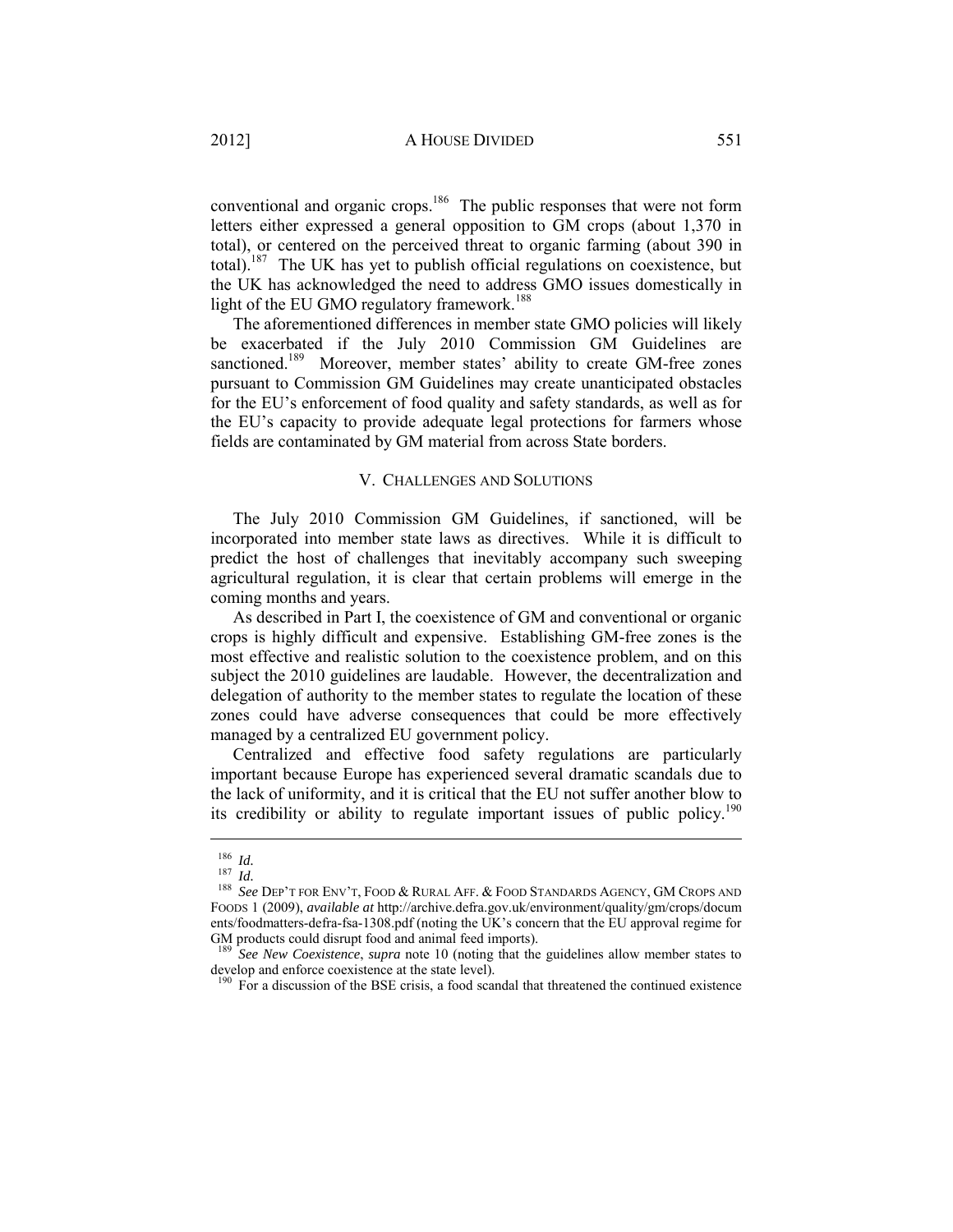Additionally, the EU, as the trade authority for EU member states, must act in order to preserve its international standing, uphold its obligations, and assert its ability to bind member states. Disrobing itself of the authority to regulate the coexistence of GM and conventional crops would be a definitive and disfavorable step toward minimizing the EU's role in negotiating trade agreements with members of the seed, feed, and food communities worldwide.

Furthermore, the EU must protect its member states' citizens from the unintended consequences of irregular and decentralized food policy. If food trade and safety controls remain regulated by the centralized EU government, but coexistence zone line-drawing is subject to member state authority, there could be disputes between growers in border regions.

This issue presents a particular challenge for EU regulators, because crop contamination involves the influence of wind and other natural forces that carry GM materials over a considerable distance—not merely from one field to an adjacent field.<sup>191</sup> States with large agricultural regions bordering those of other countries could encounter challenges if one state's GM zone borders another state's GM-free zone.

The most significant challenge that will emerge from the decentralization of coexistence regulation will be the result of dissimilar legal protections for European farmers in the event of crop contamination. As described in Part III, member states have varying approaches to liability for GM material contamination. The dramatically different standards of loss, liability, and fault in member state tort systems may cause unnecessary conflict and lead to inequitable controversy resolutions.

Parties to litigation for crop contamination could include neighboring farmers, other GM farmers in the area, seed producers and distributors, farm equipment providers, and licensing authorities.<sup>192</sup> However, since tort law principles vary throughout Europe, different outcomes could result even in comparable fact settings.<sup>193</sup>

For example, some member state legal systems distinguish between economic loss, which is a "mere consequence of preceding damage to the

<sup>193</sup> *Id.* at 23.

of European Union food regulation, see Vincent, *supra* note 17.<br><sup>191</sup> *See* Luigi Ponti, *Transgenic Crops and Sustainable Agriculture in the European Context*,<br>25 BULL. SCI., TECH. & SOC'Y 289, 292 (2005).

<sup>&</sup>lt;sup>192</sup> BJARTE ASKELAND ET AL., LIABILITY AND COMPENSATION SCHEMES FOR DAMAGE RESULTING FROM THE PRESENCE OF GENETICALLY MODIFIED ORGANISMS IN NON-GM CROPS 22 (Bernhard A. Koch, ed. 2007), *available at* http://ec.europa.eu/agriculture/analysis/external/li ability gmo/full text en.pdf (noting that as the size of the recipient and source plots increased, the degree of transgene flow (contamination) also increased).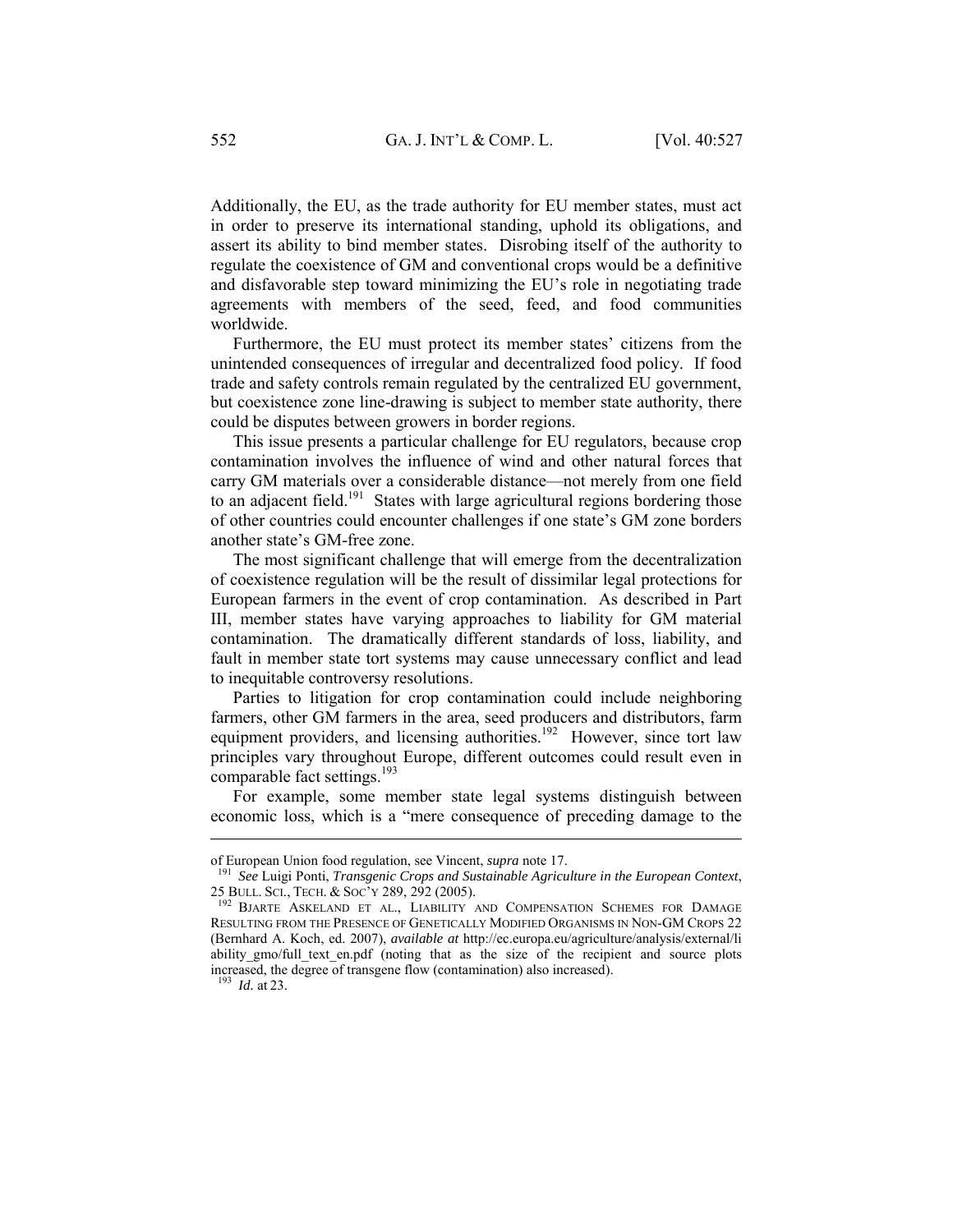person or to tangible property of the victim . . . and so-called 'pure' economic loss which affects the victim's assets directly without any intermediary harm to her person or other property."<sup>194</sup> This distinction is critical to resolving cases of GM crop mixing.195 The distinction becomes outcome determinative in lawsuits because of consumer fear that the crops may be genetically modified, "even if no actual admixture had occurred."<sup>196</sup> A farmer could be unable to sell his crops to his intended market because of this fear, even if the crop was not actually contaminated. The distinction may also be relevant if a court treats GM material contamination as damage to a farmer's crop sales, but not to his non-GM crops or his field.<sup>197</sup>

Differing concepts of fault among member states will also dramatically affect the outcome of factually similar cases. Jurisdictions that utilize traditional fault concepts will evaluate the defendant's conduct, while those under a strict liability system will have no need to do so. Austria, Germany, Poland and Switzerland are among those that have introduced special strict liability regimes, which apply specifically to crop coexistence problems.<sup>198</sup>

These tort law principles will certainly have an effect on the manner of GM crop growth in member states, most likely by discouraging widespread GM cultivation in states with strict liability regimes. However, it is important to remember that tort law is meant to compensate for past losses, rather than to safeguard against future harm. For the benefit of food producers across the EU, harmonized rules on crop coexistence would assist all farmers' efforts to avoid contamination damages, afford predictability and uniformity fostering economic growth and increased profits, and allow growers to cultivate GM crops without fear of unforeseeable contamination liability.

The EU has a unique opportunity at this juncture. An EU-commissioned study highlighted some of the most critical challenges of effective coexistence policy, and described the high cost of establishing effective containment areas and ensuring that food products are GM free from farm to fork.<sup>199</sup> This knowledge could provide a basis for a continent-wide This knowledge could provide a basis for a continent-wide containment scheme in which GM crops are grown in easily-contained, isolated agricultural sectors.

<sup>&</sup>lt;sup>194</sup> *Id.* A distinction is made between these types of loss in Austria, Cyprus, England, Finland, Ireland, Norway, Poland, Portugal, Sweden, and Switzerland, but not in other EU States. *Id.* <sup>195</sup> *Id.* <sup>196</sup> *Id.* <sup>197</sup> *Id.* <sup>198</sup> *Id.* at 24. 199 BOCK ET AL., *supra* note 57.